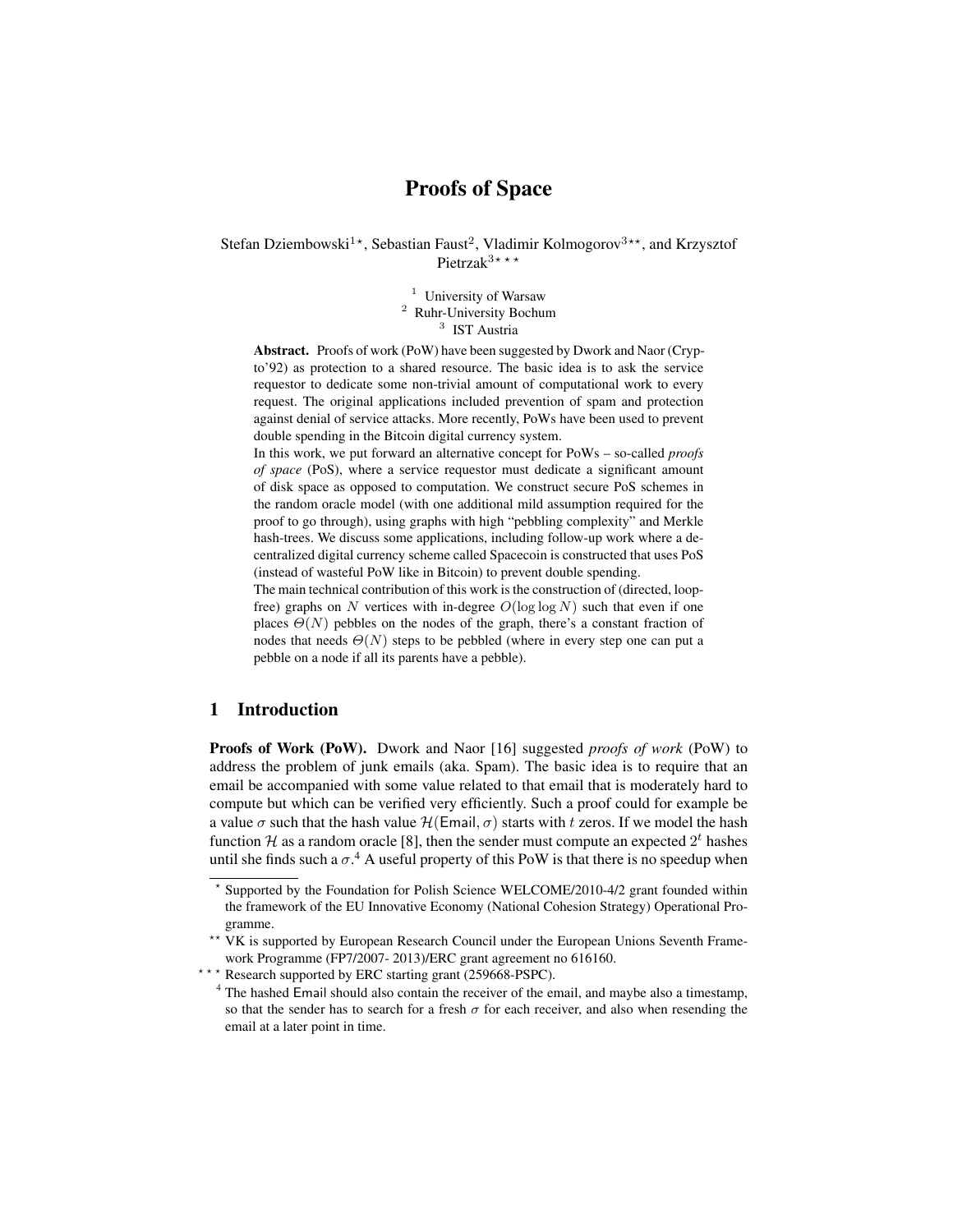one has to find many proofs, i.e., finding  $s$  proofs requires  $s2<sup>t</sup>$  evaluations. The value  $t$ should be chosen such that it is not much of a burden for a party sending out a few emails per day (say, it takes 10 seconds to compute), but is expensive for a Spammer trying to send millions of messages. Verification on the other hand is extremely efficient, the receiver will accept  $\sigma$  as a PoW for Email, if the hash  $\mathcal{H}$ (Email,  $\sigma$ ) starts with t zeros, i.e., it requires only one evaluation of the hash funciton. PoWs have many applications, and are in particular used to prevent double spending in the Bitcoin digital currency system [38] which has become widely popular by now.

Despite many great applications, PoWs suffer from certain drawbacks. Firstly, running PoW costs energy – especially if they are used on a massive scale, like in the Bitcoin system. For this reason Bitcoin has even been labelled an "environmental disaster" [3]. Secondly, by using dedicated hardware instead of a general purpose processor, one can solve a PoW at a tiny fraction of the hardware and energy cost, this asymmetry is problematic for several reasons.

**Proofs of Space (PoS).** From a more abstract point of view, a proof of work is simply a means of showing that one invested a non-trivial amount of effort related to some statement. This general principle also works with resources other than computation like real money in micropayment systems [37] or human attention in CAPTCHAs [46, 12]. In this paper we put forward the concept of *proofs of space* where the resource in question is disk space.

PoS are partially motivated by the observation that users often have a significant amount of free disk space available, and in this case using a PoS is essentially for free. This is in contrast to a PoW: even if one only contributes computation by processors that would otherwise be idle, this will still waste energy which usually does not come for free.

A PoS is a protocol between a prover P and a verifier V which has two distinct phases. After an initialisation phase, the prover P is supposed to store some data  $\mathcal F$  of size  $N$ , whereas V only stores some small piece of information. At any later time point V can initialise a proof execution phase, at the end of which V outputs either reject or accept. We require that  $V$  is highly efficient in both phases, whereas  $P$  is highly efficient in the execution phase providing he stored and has random access to the data  $\mathcal{F}$ .

As an illustrative application for a PoS, suppose that the verifier  $V$  is an organization that offers a free email service. To prevent that someone registers a huge number of fakeaddresses for spamming, V might require users to dedicate some nontrivial amount of disk space, say 100GB, for every address registered. Occasionally, V will run a PoS to verify that the user really dedicates this space.

The simplest solution to prove that one really dedicates the requested space would be a scheme where the verifier V sends a pseudorandom file  $\mathcal F$  of size 100GB to the prover P during the initialization phase. Later, V can ask P to send back some bits of  $\mathcal F$ at random positions, making sure V stores (at least a large fraction of)  $\mathcal{F}$ . Unfortunately, with this solution,  $V$  has to send a huge 100GB file to P, which makes this approach pretty much useless in practice.

We require from a PoS that the computation, storage requirement and communication complexity of the verifier V during initialization and execution of the PoS is very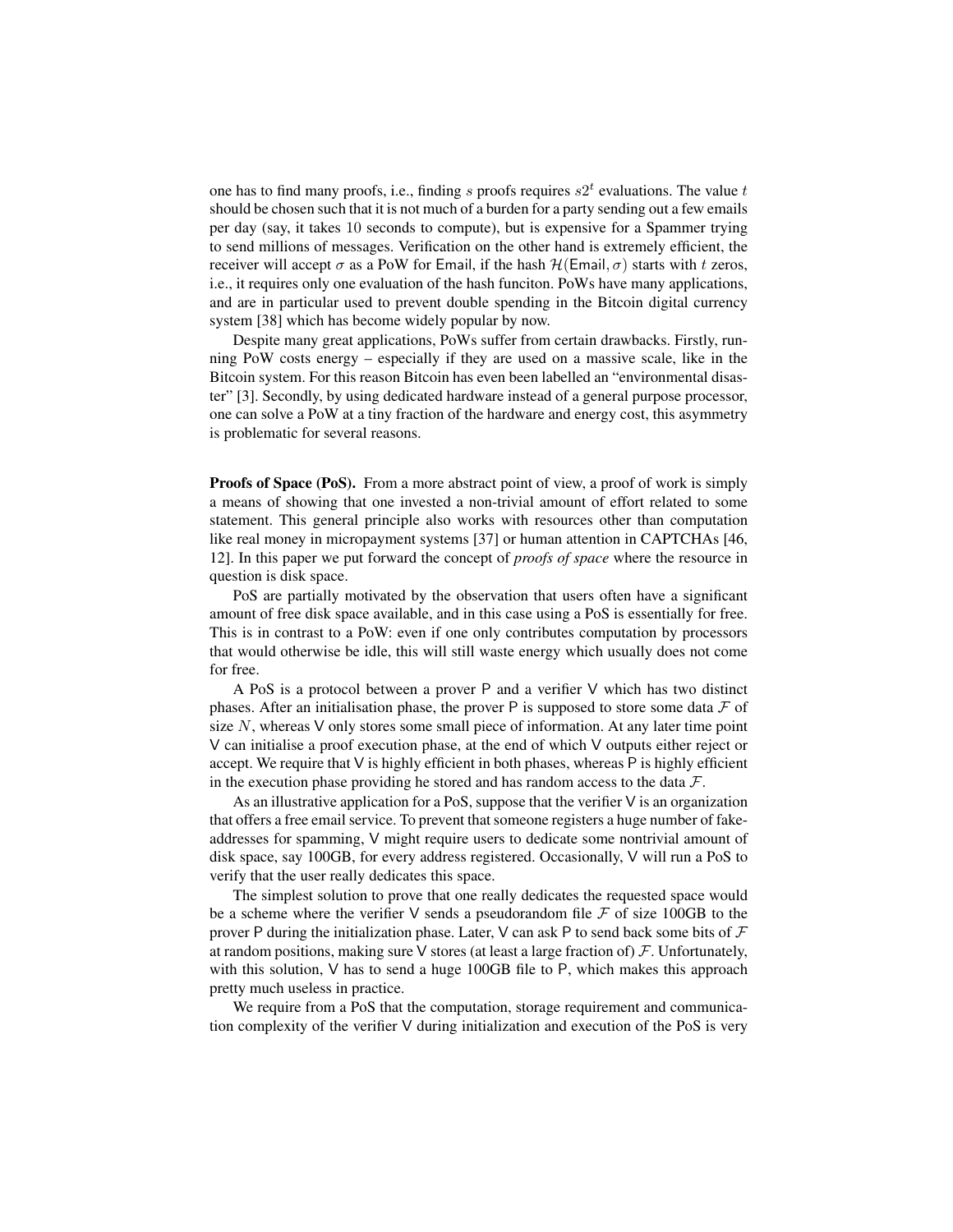small, in particular, at most polylogarithmic in the storage requirement  $N$  of the prover P and polynomial in some security parameter  $\gamma$ . In order to achieve small communication complexity, we must let the prover P generate a large file  $\mathcal F$  locally during an initialization phase, which takes some time  $I$ . Note that  $I$  must be at least linear in N, our constructions will basically<sup>5</sup> achieve this lower bound. Later, P and V can run executions of the PoS which will be very cheap for V, and also for P, assuming it has stored F.

Unfortunately, unlike in the trivial solution (where P sends  $\mathcal F$  to V), now there is no way we can force a potentially cheating prover P to store  $\mathcal F$  in-between the initialization and the execution of the PoS:  $\overline{P}$  can delete  $\overline{F}$  after initialization, and instead only store the (short) communication with V during the initialization phase. Later, before an execution of the PoS, P reconstructs  $\mathcal F$  (in time I), runs the PoS, and deletes  $\mathcal F$  again once the proof is over.

We will thus consider a security definition where one requires that a cheating prover  $\tilde{P}$  can only make V accept with non-negligible probability if  $\tilde{P}$  *either* uses  $N_0$  bits of storage in-between executions of the PoS  $or$  if  $\tilde{P}$  invests time  $T$  for every execution. Here  $N_0 \leq N$  and  $T \leq I$  are parameters, and ideally we want them to be not much smaller than  $N$  and  $I$ , respectively. Our actual security definition in Sect. 2 is more finegrained, and besides the storage  $N_0$  that  $\overline{P}$  uses in-between initialization and execution, we also consider a bound  $N_1$  on the total storage used by P during execution (including  $N_0$ , so  $N_1 \ge N_0$ ).

High Level Description of our Scheme. We described above why the simple idea of having V send a large pseudorandom file  $\mathcal F$  to P does not give a PoS as the communication complexity is too large. Another simple idea that comes to mind is to let V send a short description of a "randomly behaving" permutation  $\pi : \{0,1\}^n \to \{0,1\}^n$  to P, who then stores a table of  $N = n2^n$  bits where the entry at position i is  $\pi^{-1}(i)$ . During the execution phase, V asks for the preimage of a random value  $y$ , which P can efficiently provide as the value  $\pi^{-1}(y)$  is stored at position y in the table. Unfortunately, this scheme is no a good PoS because of time-memory trade-offs [27] which imply that this scheme is no a good Pos because of time-memory trade-offs  $[2]/J$  which imply that one can invert a random permutation over N values using only  $\sqrt{N}$  time and space.<sup>6</sup> For random functions (as opposed to permutations), it's still possible to invert in time and space  $N^{2/3}$ . The actual PoS scheme we propose in this paper is based on hard to pebble graphs. During the initalisation phase, V sends the description of a hash function to P, who then labels the nodes of a hard to pebble graph using this function. Here the label of a node is computed as the hash of the labels of its children. V then computes a Merkle hash of all the labels, and sends this value to P. In the proof execution phase, V simply asks P to open labels corresponding to some randomly chosen nodes.

Outline and our contribution. In this paper we introduce the concept of a PoS, which we formally define in Sect. 2. In Sect. 3 we discuss and motivate the model in which

<sup>&</sup>lt;sup>5</sup> One of our constructions will achieve the optimal  $I = \Theta(N)$  bound, our second construction achieves  $I = O(N \log \log N)$ .

 $6$  And initialising this space requires  $O(N \log(N))$  time.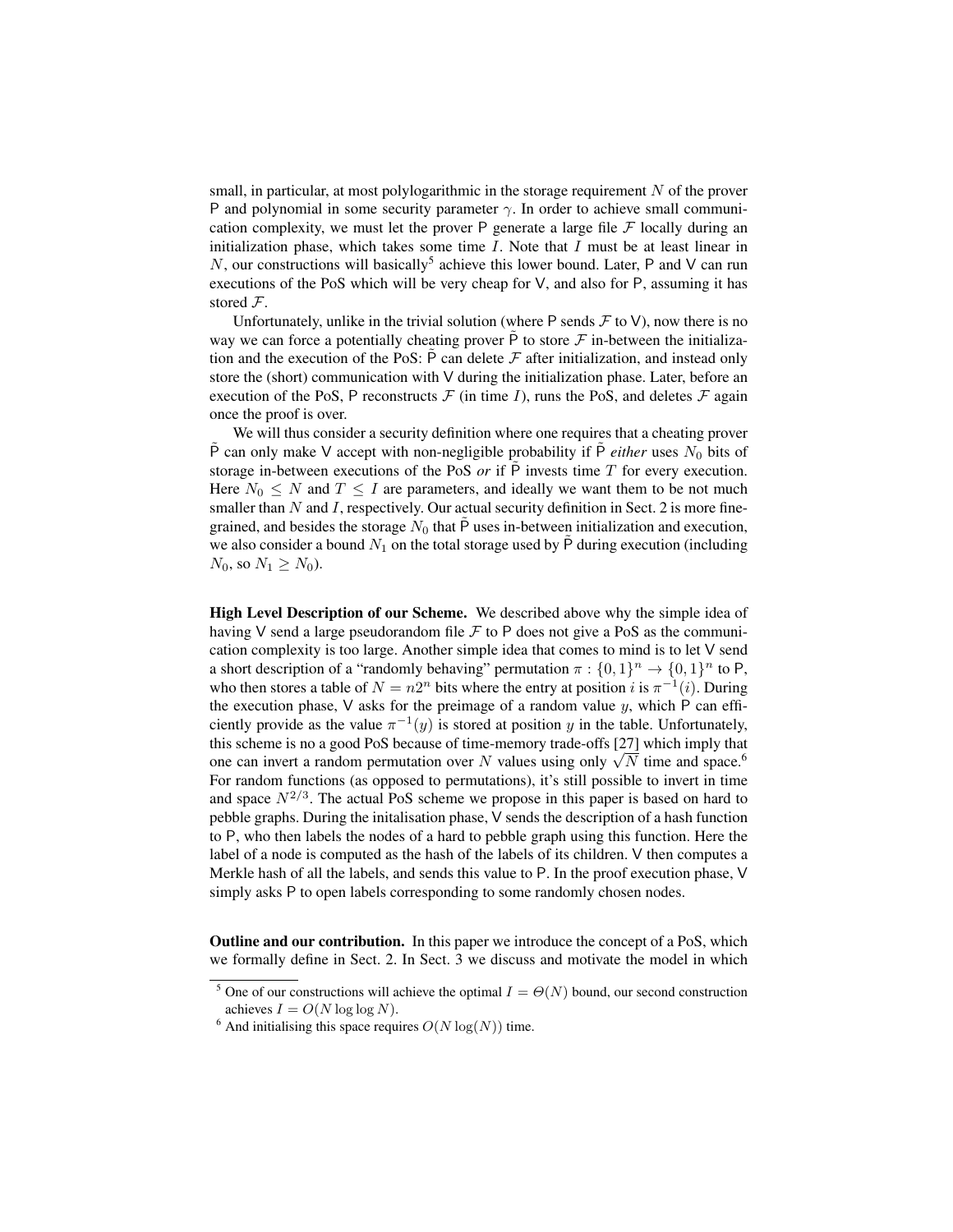we prove our constructions secure (It is basically the random oracle model, but with an additional assumption). In Sect. 4 we explain how to reduce the security of a simple PoS (with an inefficient verifier) to a graph pebbling game. In Sect. 5 we show how to use hash-trees to make the verifier in the PoS from Sect. 4 efficient. In Sect. 6 we define our final construction and prove its security in Sect. 6.1 and Sect. 6.2.

Our proof uses a standard technique for proving lower bounds on the space complexity of computational problems, called *pebbling*. Typically, the lower bounds shown using this method are obtained via the *pebbling games* played on a directed graph. During the game a player can place pebbles on some vertices. The game starts with some pebbles already on the graph. Informally, placing a pebble on a vertex  $v$  corresponds to the fact that an algorithm keeps the label of a vertex  $v$  in his memory. Removing a pebble from a vertex corresponds therefore to deleting the vertex label from the memory. A pebble can be placed on a vertex  $v$  only if the vertices in-going to  $v$  have pebbles, which corresponds to the fact that computing  $v$ 's label is possible only if the algorithm keeps in his memory the labels of the in-going vertices (in our case this will be achieved by defining the label of  $v$  to be a hash of the labels of its in-going vertices). The goal of the player is to pebble a certain vertex of the graph. This technique was used in cryptography already before [17, 19, 20]. For an introduction to the graph pebbling see, e.g., [44].

In Sect. 6.1 we consider two different (infinite families of) graphs with different (and incomparable) pebbling complexities. These graphs then also give PoS schemes with different parameters (cf. Theorem 3). Informally, the construction given in Theorem 1 proves a  $\Omega(N/\log N)$  bound on the storage required by a malicious prover. Moreover, no matter how much time he is willing to spend during the execution of the protocol, he is forced to use at least  $\Omega(N/\log N)$  storage when executing the protocol. Our second construction from Theorem 2 gives a stronger bound on the storage. In particular, a successful malicious prover either has to dedicate  $\Theta(N)$  storage (i.e., almost as much as the N stored by the honest prover) or otherwise it has to use  $\Theta(N)$ time with every execution of the PoS (after the initialization is completed). The second construction, whose proof can be found in the full version of this paper [18], is based on superconcentrators, random bipartite expander graphs and on the graphs of Erdös, Graham and Szemerédi [21] is quite involved and is the main technical contribution of our paper.

More related work and applications. Dwork and Naor [16] pioneered the concept of proofs of work as easy-to-check proofs of computational efforts. More concretely, they proposed to use the CPU running time that is required to carry out the proof as a measure of computational effort. In [1] Abadi, Burrows, Manasse and Wobber observed that CPU speeds may differ significantly between different devices and proposed as an alternative measure the number of times the memory is accessed (i.e., the number of cache misses) in order to compute the proof. This approach was formalized and further improved in [15, 47, 17, 2], which use pebbling based techniques. Such memory-hard functions cannot be used as PoS as the memory required to compute and verify the function is the same for provers and verifiers. This is not a problem for memory-hard functions as the here the memory just has to be larger than the cache of a potential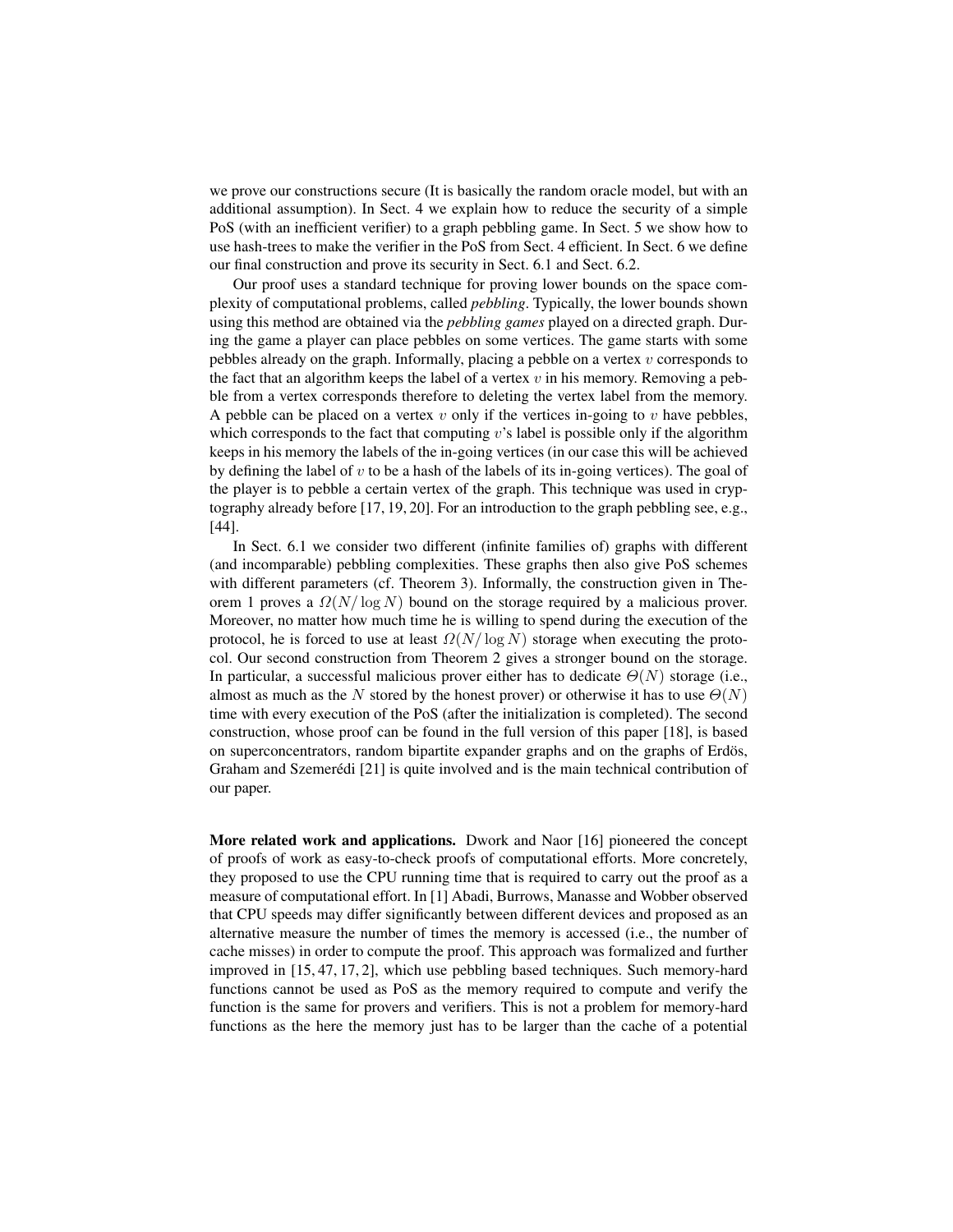prover, whereas in a PoS the storage is the main resource, and will typically be in the range of terabytes.

Originally put forward to counteract spamming, PoWs have a vast number of different applications such as metering web-site access [22], countering denial-of-service attacks [30, 6] and many more [29]. An important application for PoWs are digital currencies, like the recent Bitcoin system [38], or earlier schemes like the Micromint system of Rivest and Shamir [42]. The concept of using bounded resources such as computing power or storage to counteract the so-called "Sybil Attack", i.e., misuse of services by fake identities, has already mentioned in the work of Douceur [14].

PoW are used in Bitcoin to prevent double spending: honest *miners* must constantly devote more computational power towards solving PoWs than a potential adversary who tries to double spend. This results in a gigantic waste of energy [3] devoted towards keeping Bitcoin secure, and thus also requires some strong form of incentive for the miners to provide this computational power.<sup>7</sup> Recently a decentralized cryptocurrency called Spacecoin [39] was proposed which uses PoS instead of PoW to prevent double spending. In particular, a miner in Spacecoin who wants to dedicate N bits of disk space towards mining must just run the PoS initialisation phase once, and after that mining is extremely cheap: the miner just runs the PoS execution phase, which means accessing the stored space at a few positions, every few minutes.

A large body of work investigates the concepts of *proofs of storage* and *proofs of retrievability* (cf. [24, 25, 9, 5, 31, 13] and many more). These are proof systems where a verifier sends a file  $\mathcal F$  to a prover, and later the prover can convince the verifier that it really stored or received the file. As discussed above, proving that one stores a (random) file certainly shows that one dedicates space, but these proof systems are not good PoS because the verifier has to send at least  $|\mathcal{F}|$  bits to the verifier, and hence does not satisfy our polylogarithmic bound on the communication complexity.

*Proof of Secure Erasure* (PoSE) are related to PoS. Informally, a PoSE allows a space restricted prover to convince a verifier that he has erased its memory of size N. PoSE were suggested by Perito and Tsudik [41], who also proposed a scheme where the verifier sends a random file of size  $N$  to the prover, who then answers with a hash of this file. Dziembowski, Kazana and Wichs used graph pebbling to give a scheme with small communication complexity (which moreover is independent of N), but large  $\Omega(N^2)$ computation complexity (for prover and verifier). Concurrently, and independently of our work, Karvelas and Kiayias [32], and also Ateniese et al [4] construct PoSE using graphs with high pebbling complexity. Interestingly, their schemes are basically the scheme one gets when running the initialisation and execution phase of our PoS (as in eq.(7) in Theorem 3).<sup>8</sup> [32] and [4] give a security proof of their construction in the random oracle model, and do not make any additional assumptions as we do. The reason is that to prove that our "collapsed PoS" (as described above) is a PoSE it is sufficient

<sup>7</sup> There are two mechanisms to incentivise mining: miners who solve a PoW get some fixed reward, this is currently the main incentive, but Bitcoin specifies that this reward will decrease over time. A second mechanism are transactions fees.

<sup>&</sup>lt;sup>8</sup> There are some differences, the bounds in [4] are somewhat worse as they use hard-to-pebble graphs with worse parameters, and [32] do not use a Merkle hash-tree to make the computation of the verifier independent of N.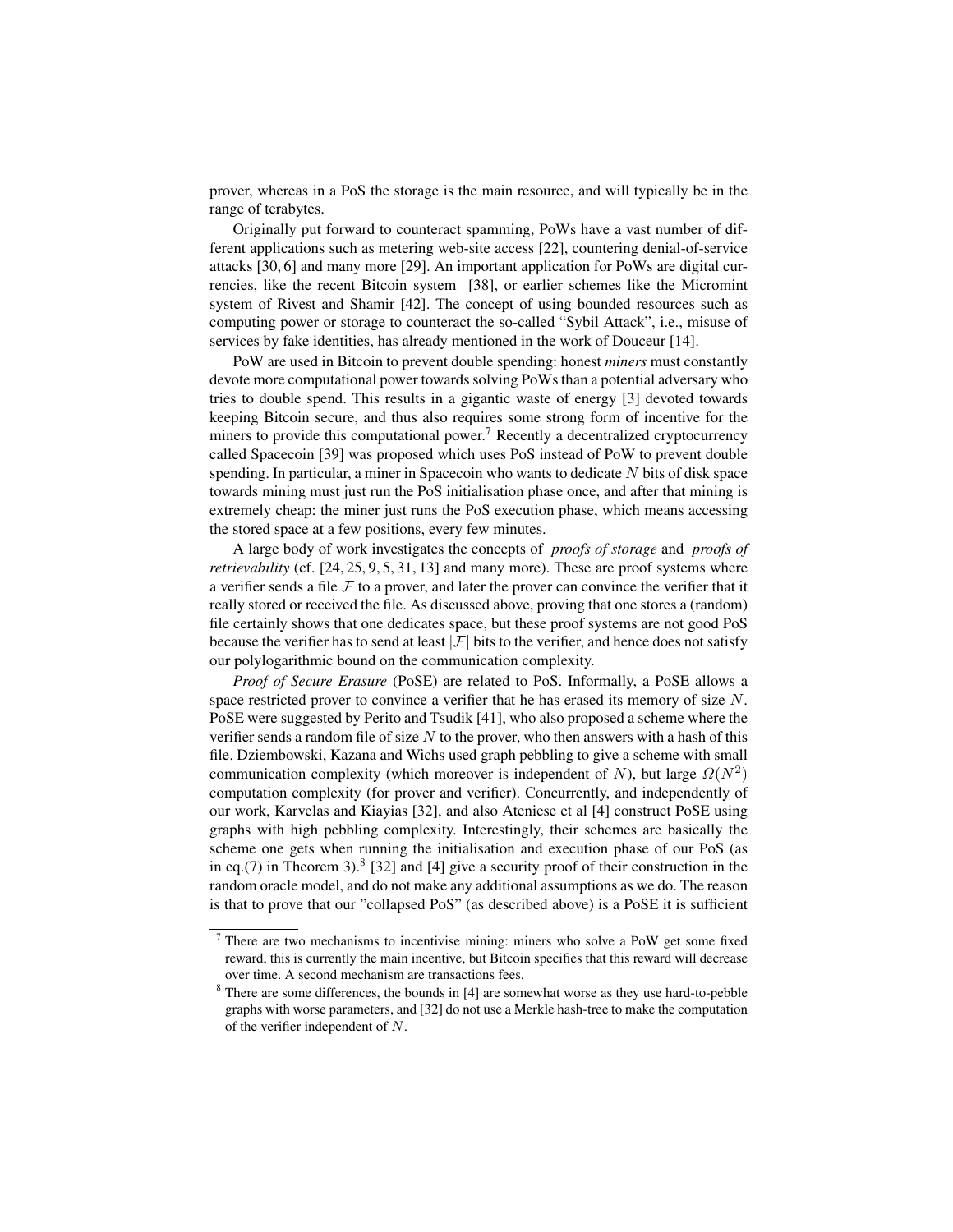to prove that a prover uses much space *either* during initialisation or during execution. This follows from a (by now fairly standard) "ex post facto" argument as originally used in [17]. We have to prove something much stronger, namely, that the prover needs much space (or at least time) in the execution phase, even if he makes an unbounded amount of queries in the initialisation phase (we will discuss this in more detail in Section 3.1). As described above, a PoS (to be precise, a PoS where the execution phase requires large space, not just time) implies a PoSE, but a PoSE does not imply a PoS, nor can it be used for any of the applications mentioned in this paper. The main use-case for PoSE we know of is the one put forward by Perito and Tsudik [41], namely, to verify that some device has erased its memory. A bit unfortunately, Ateniese et al. [4] chose to call the type of protocols they construct also "proofs of space" which led to some confusion in the past.

Finally, let us mention a recent beautiful paper [10] which introduces the concept of "catalytic space". They prove a surprising result showing that *using* and *erasing* space is not the same relative to some additional space that is filled with random bits and must be in its original state at the end of the computation (i.e., it's only used as a "catalyst"). Thus, relative to such catalytic space, proving that one has access to some space as in a PoS, and proving that one has erased it, like in PoSE, really can be different things.

# 2 Defining Proofs of Space

We denote with  $(out_V, out_P) \leftarrow \langle V(in_V), P(in_P) \rangle$ (in) the execution of an interactive protocol between two parties P and V on shared input in, local inputs<sup>9</sup> in<sub>P</sub> and in<sub>V</sub>, and with local outputs out $_V$  and outp, respectively. A proof of space (PoS) is given by a pair of interactive random access machines,<sup>10</sup> a prover P and a verifier V. These parties run the PoS protocol in two phases: a PoS initialization and a PoS execution as defined below. The protocols are executed with respect to some statement id, given as common input (e.g., an email address in the example from the previous section). The identifier id is only required to make sure that P cannot reuse the same space to execute PoS for different statements.

Initialization is an interactive protocol with shared inputs an identifier id, storage bound  $N \in \mathbb{N}$  and potentially some other parameters, which we denote with prm = (id, N, ...). The execution of the initialization is denoted by  $(\Phi, S) \leftarrow$  $\langle V, P \rangle$ (prm), where  $\Phi$  is short and S is of size N. V can output the special symbol  $\Phi = \perp$ , which means that it aborts (this can only be the case if V interacts with a cheating prover).

<sup>&</sup>lt;sup>9</sup> We use the expression "local input/output" instead the usual "private input/output", because in our protocols no values will actually be secret. The reason to distinguish between the parties' inputs is only due to the fact that P's input will be very large, whereas we want V to use only small storage.

<sup>&</sup>lt;sup>10</sup> In a PoS, we want the prover P to run in time much less than its storage size. For this reason, we must model our parties as random access machines (and not, say Turing machines), where accessing a storage location is assumed to take constant (or at most polylogarithmic) time.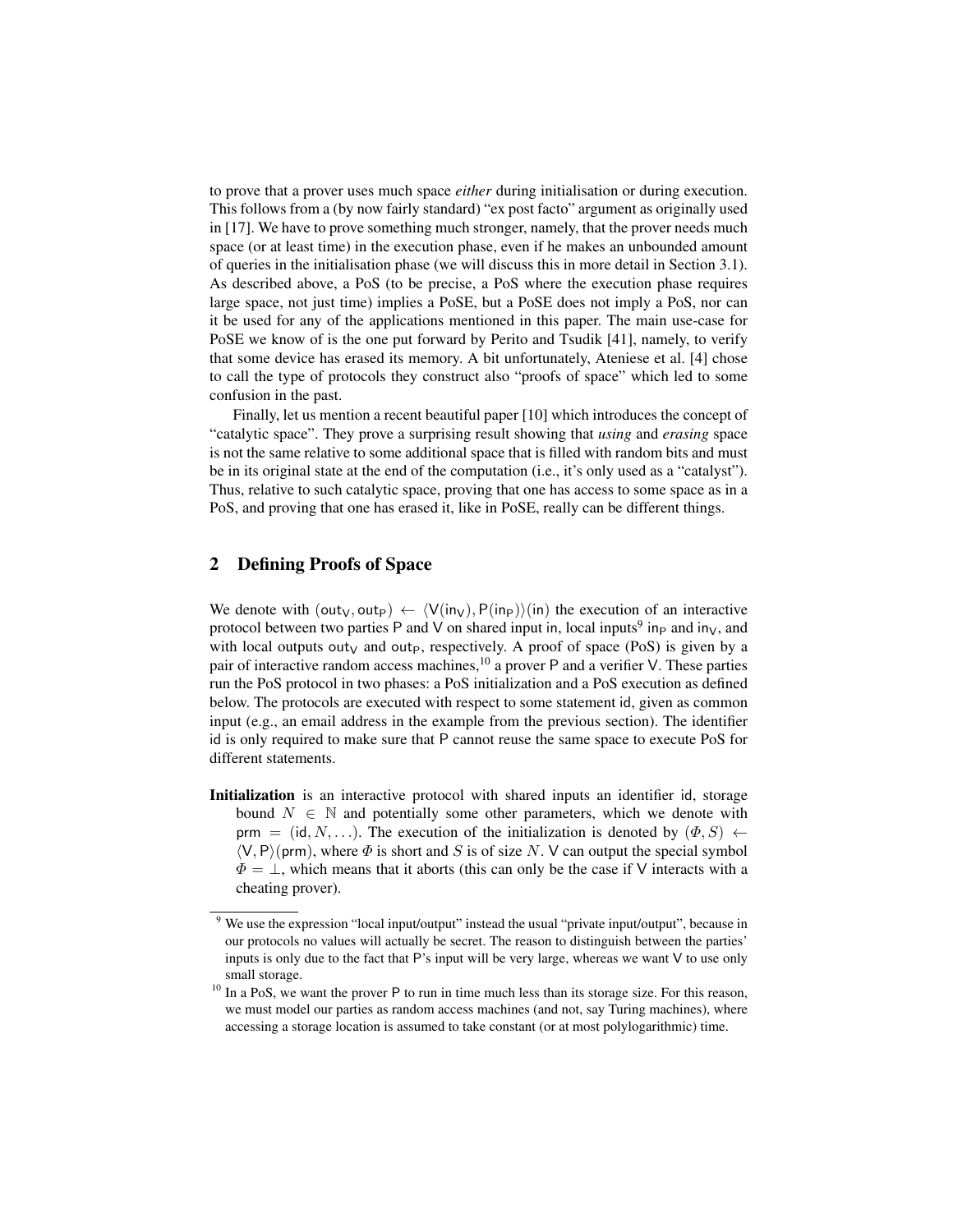**Execution** is an interactive protocol during which  $P$  and  $V$  have access to the values stored during the initialization phase. The prover P has no output, the verifier V either accepts or rejects.

 $({\{accept, reject\}}, \emptyset) \leftarrow \langle V(\Phi), P(S) \rangle$ (prm)

In an honest execution the initialization is done once at the setup of the system, e.g., when the user registers with the email service, while the execution can be repeated very efficiently many times without requiring a large amount of computation.

To formally define a proof of space, we introduce the notion of a  $(N_0, N_1, T)$  (dishonest) prover  $\tilde{P}$ .  $\tilde{P}$ 's storage after the initiation phase is bounded by at most  $N_0$ , while during the execution phase its storage is bounded to  $N_1$  and its running time is at most T (here  $N_1 \ge N_0$  as the storage during execution contains at least the storage after initialization). We remark that  $\tilde{P}$ 's storage and running time is unbounded during the the initialization phase (but, as just mentioned, only  $N_0$  storage is available in-between the initialization and execution phase).

A protocol  $(P, V)$  as defined above is a  $(N_0, N_1, T)$ -proof of space, if it satisfies the properties of completeness, soundness and efficiency defined below.

Completeness: We will require that for any honest prover P:

 $Pr[out = accept : (\Phi, S) \leftarrow \langle V, P \rangle(prim)$ ,  $(out, \emptyset) \leftarrow \langle V(\Phi), P(S) \rangle(prim)] = 1$ .

Note that the probability above is exactly 1, and hence the completeness is perfect. **Soundness:** For any  $(N_0, N_1, T)$ -adversarial prover  $\overline{P}$  the probability that V accepts is negligible in some statistical security parameter  $\gamma$ . More precisely, we have

 $\Pr[\mathsf{out}=\mathsf{accept}~:~(\varPhi,S) \leftarrow \langle \mathsf{V}, \tilde{\mathsf{P}} \rangle(\mathsf{prm}),(\mathsf{out}, \emptyset) \leftarrow \langle \mathsf{V}(\varPhi), \tilde{\mathsf{P}}(S) \rangle(\mathsf{prm})] \leq 2^{-\Theta(\gamma)}$ (1)

The probability above is taken over the random choice of the public parameters prm and the coins of  $\tilde{P}$  and V.<sup>11</sup>

**Efficiency:** We require the verifier V to be efficient, by which (here and below) we mean at most polylogarithmic in N and polynomial in some security parameter  $\gamma$ . Prover P must be efficient during execution, but can run in time  $poly(N)$  during initialization.<sup>12</sup>

In the soundness definition above, we only consider the case where the PoS is executed only once. This is without loss of generality for PoS where V is stateless (apart from  $\Phi$ ) and holds no secret values, and moreover the honest prover P uses only read access to

<sup>&</sup>lt;sup>11</sup> Our construction is based on a hash-function  $H$ , which will be part of prm and we require to be collision resistant. As assuming collision resistance for a fixed function is not meaningful [43], we must either assume that the probability of Eq. (1) is over some distribution of identities id (which can then be used as a hash key), or, if we model  $H$  as a random oracle, over the choice of the random oracle.

 $12$  As explained in the introduction, P's running time I during initialization must be at least linear in the size N of the storage. Our construction basically match this  $I = \Omega(N)$  lower bound as mentioned in Footnote 5.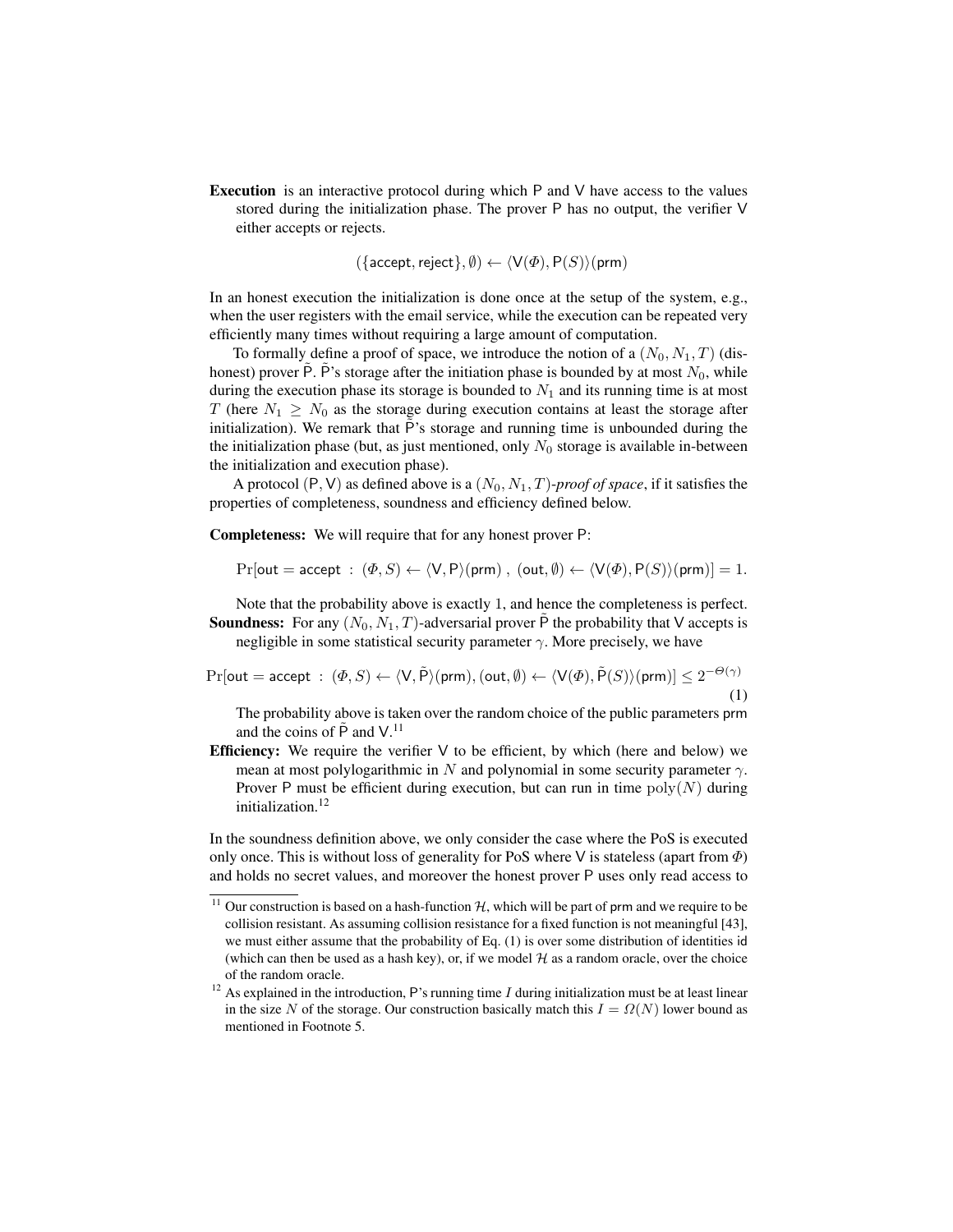the storage of size  $N$  holding  $S$ . The protocols in this paper are of this form. We will sometimes say that a PoS is  $(N_0, N_1, T)$ -secure if it is a  $(N_0, N_1, T)$ -proof of space.

It is instructive to observe what level of security trivially cannot be achieved by a PoS. Below we use small letters  $n, t, c$  to denote values that are small, i.e., polylogarithmic in N and polynomial in a security parameter  $\gamma$ . If the honest prover P is an  $(N, N + n, t)$  prover, where t, n denote the time and storage requirements of P during execution, then there exists *no*

- 1.  $(N, N + n, t)$ -PoS, as the honest prover "breaks" the scheme by definition, and
- 2.  $(c, I + t + c, I + t)$ -PoS, where c is the number of bits sent by V to P during initialization. To see this, consider a malicious prover  $\overline{P}$  that runs the initialization like the honest P, but then only stores the messages sent by  $\vee$  during initialization instead of the entire large  $S$ . Later, during execution,  $\tilde{P}$  can simply emulate the initialization process (in time  $I$ ) to get back  $S$ , and run the normal execution protocol  $(in time t).$

## 3 The model

We analyze the security and efficiency of our PoS in the random oracle (RO) model [8], making an additional assumption on the behavior of adversaries, which we define and motivate below. Recall that in the RO model, we assume that all parties (including adversaries) have access to the same random function  $\mathcal{H}: \{0,1\}^* \to \{0,1\}^L$ . In practice, one must instantiate  $H$  with a real hash function like SHA3. Although security proofs in the RO model are just a heuristic argument for real-world security, and there exist artificial schemes where this heuristic fails [11, 23, 34], the model has proven surprisingly robust in practice.

Throughout, we fix the output length of our random oracle  $\mathcal{H}:\{0,1\}^* \to \{0,1\}^L$  to some  $L \in \mathbb{N}$ , which should be chosen large enough, so it is infeasible to find collisions. As finding a collision requires roughly  $2^{L/2}$  queries, setting  $L = 512$  and assuming that the total number of oracle queries during the entire experiment is upper bounded by, say  $2^{L/3}$ , would be a conservative choice.

#### 3.1 Modeling the malicious prover

In this paper, we want to make statements about adversaries (malicious provers)  $\tilde{P}$  with access to a random oracle  $\mathcal{H} : \{0,1\}^* \to \{0,1\}^L$  and bounded by three parameters  $N_0$ ,  $N_1$ , T. They run in two phases:

1. In a first (initialization) phase,  $\tilde{P}$  makes queries<sup>13</sup>  $\mathcal{A} = (a_1, \dots, a_q)$  to  $\mathcal{H}$  (adaptively, i.e.,  $a_i$  can be a function of  $\mathcal{H}(a_1), \ldots, \mathcal{H}(a_{i-1})$ . At the end of this phase,  $\tilde{P}$  stores a file S of size  $N_0L$  bits, and moreover he must commit to a subset of the queries  $\mathcal{B} \subset \mathcal{A}$  of size N (technically, we'll do this by a Merkle hash-tree).

<sup>&</sup>lt;sup>13</sup> The number q of queries in this phase is unbounded, except for the huge exponential  $2^{L/3}$ bound on the total number of oracle queries made during the entire experiment by all parties mentioned above.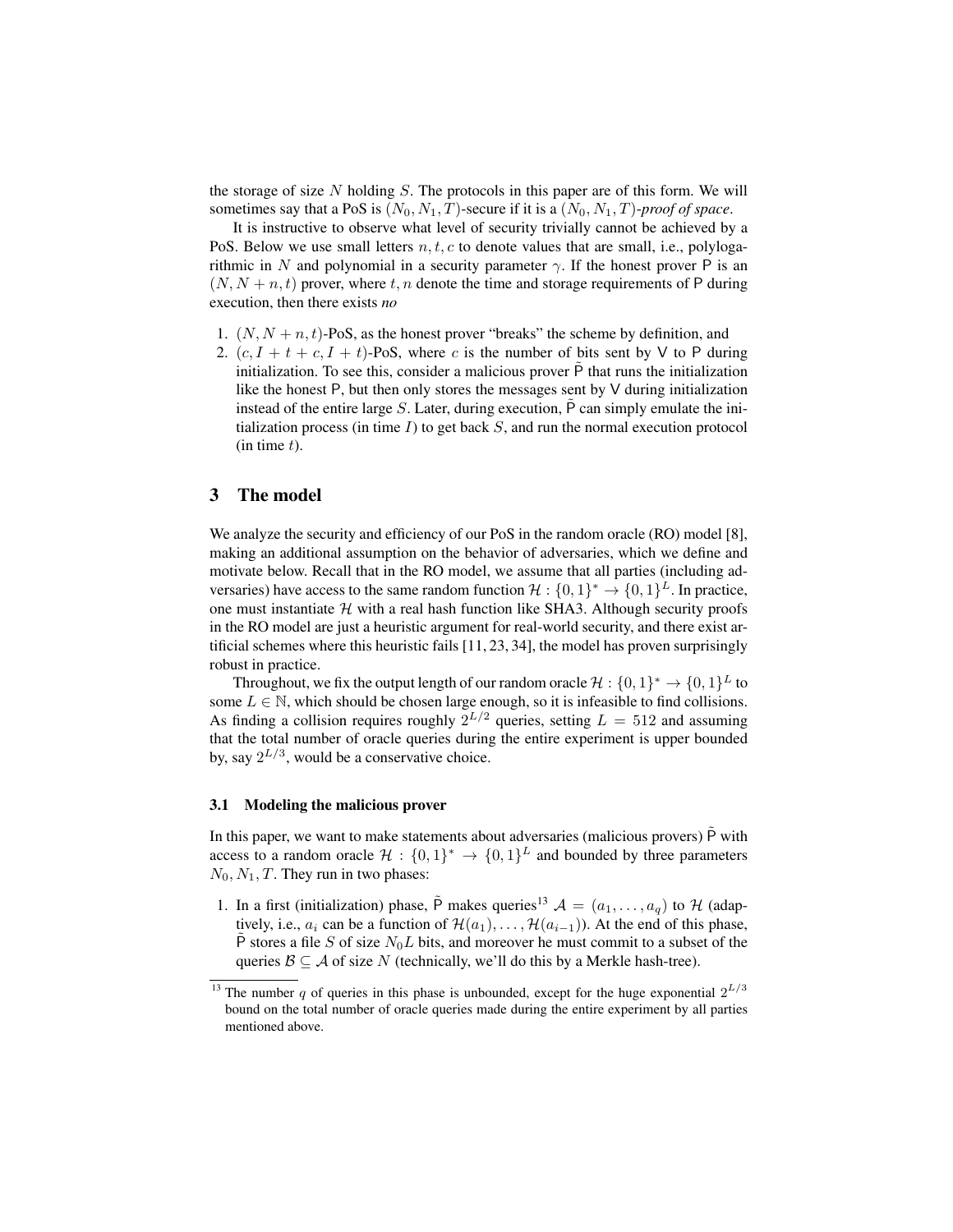2. In a second phase,  $\tilde{P}(S)$  is asked to output  $\mathcal{H}(b)$  for some random  $b \in \mathcal{B}$ . The malicious prover  $\tilde{P}(S)$  is allowed a total number T of oracle queries in this phase, and can use up to  $N_1L$  bits of storage (including the  $N_0L$  bits for S).

As  $H$  is a random oracle, one cannot compress its uniformly random outputs. In particular, as S is of size  $N_0L$ , it cannot encode more than  $N_0$  outputs of H. We will make the simplifying assumption that we can explicitly state which outputs these are by letting  $S_H \subset \{0,1\}^L, |S_H| \leq N_0$  denote the set of all possible outputs  $\mathcal{H}(a), a \in \mathcal{A}$  that  $\tilde{P}(S)$ can write down during the second phase without explicitly querying  $H$  on input  $a$  in the 2nd phase.<sup>14</sup> Similarly, the storage bound  $N_1L$  during execution implies that  $\tilde{P}$  cannot store more than  $N_1$  outputs of  $H$  at any particular time point, and we assume that this set of  $\leq N_1$  inputs is well defined at any time-point. The above assumption will allow us to bound the advantage of a malicious prover in terms of a pebbling game.

The fact that we need the additional assumption outlined above and cannot reduce the security of our scheme to the plain random oracle model is a bit unsatisfactory, but unfortunately the standard tools (in particular, the elegant "ex post facto" argument from [17]), typically used to reduce pebbling complexity to the number of random oracle queries, cannot be applied in our setting due to the auxiliary information about the random oracle the adversary can store. We believe that a proof exploiting the fact that random oracles are incompressible using techniques developed in [45, 26] can be used to avoid this additional assumption, and we leave this question as interesting future work.

#### 3.2 Storage and time complexity

Time complexity. Throughout, we let the *running time* of honest and adversarial parties be the *number of oracle queries* they make. We also take into account that hashing long messages is more expensive by "charging" k queries for a single query on an input of bit-length  $L(k - 1) + 1$  to Lk. Just counting oracle queries is justified by the fact that almost all computation done by honest parties consists of invocations of the random-oracle, thus we do not ignore any computation here. Moreover, ignoring any computation done by adversaries only makes the security proof stronger.

Storage complexity. Unless mentioned otherwise, the storage of honest and adversarial parties is measured by the number of outputs  $y = H(x)$  stored. The honest prover P will only store such values by construction; for malicious provers P˜ this number is well defined under the assumption from Sect. 3.1.

<sup>&</sup>lt;sup>14</sup> Let us stress that we do not claim that such an  $S_{H}$  exists for every  $\tilde{P}$ , one can easily come up with a prover where this is not the case (as we will show below). All we need is that for every  $(N_0, N_1, T)$  prover  $\tilde{P}$ , there exists another prover  $\tilde{P}'$  with (almost) the same parameters and advantage, that obeys our assumption.

An adversary with  $N_0 = N_1 = T = 1$  not obeying our assumption is, e.g., a  $\tilde{P}$  that makes queries 0 and 1 and stores  $S = H(0) \oplus H(1)$  in the first phase. In the second phase,  $\tilde{P}(S)$  picks a random  $b \leftarrow \{0, 1\}$ , makes the query b, and can write down  $\mathcal{H}(b)$ ,  $\mathcal{H}(1 - b) = S \oplus \mathcal{H}(b)$ . Thus,  $\tilde{P}(S)$  can write  $2 > N_0 = 1$  values  $\mathcal{H}(0)$  or  $\mathcal{H}(1)$  without quering them in the 2nd phase.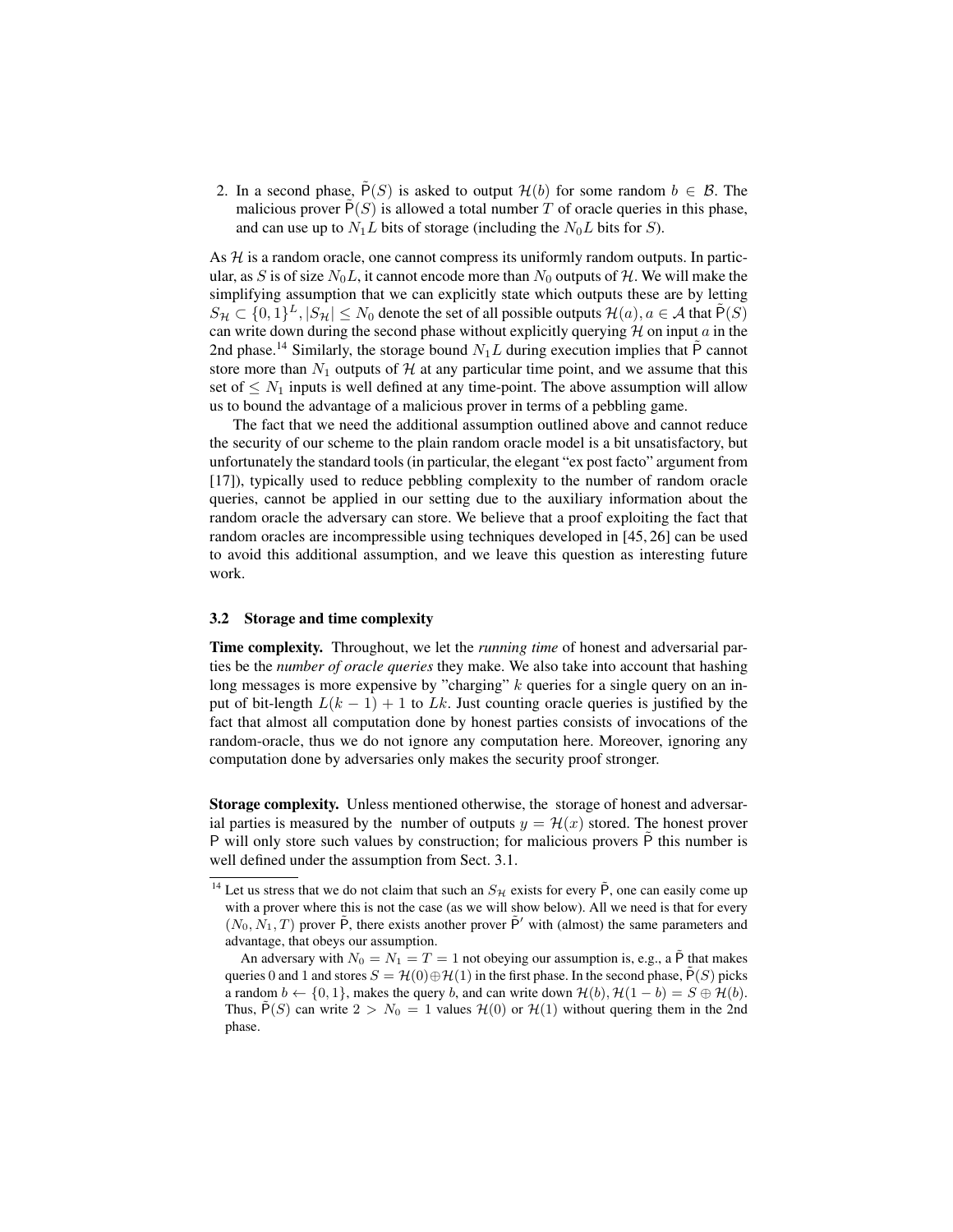### 4 PoS from graphs with high pebbling complexity

The first ingredient of our proof uses graph pebbling. We consider a directed, acyclic graph  $G = (V, E)$ . The graph has  $|V| = N$  vertices, which we label with numbers from the set  $[N] = \{1, ..., N\}$ . With every vertex  $v \in V$  we associate a value  $w(v) \in$  $\{0,1\}^L$ , and extend the domain of w to include also ordered tuples of elements from V in the following way: for  $V' = (v_1, \ldots, v_n)$  (where  $v_i \in V$ ) we define  $w(V') =$  $(w(v_1), \ldots, w(v_n))$ . Let  $\pi(v) = \{v' : (v', v) \in E\}$  denote v's predecessors (in some arbitrary, but fixed order). The value  $w(v)$  of v is computed by applying the random oracle to the index  $v$  and the values of its predecessors

$$
w(v) = \mathcal{H}(v, w(\pi(v)))\,. \tag{2}
$$

Note that if v is a source, i.e.,  $\pi(v) = \emptyset$ , then  $w(v)$  is simply  $\mathcal{H}(v)$ . Our PoS will be an extension of the simple basic PoS  $(P_0, V_0)[G, \Lambda]$  from Figure 1, where  $\Lambda$  is an efficiently samplable distribution that outputs a subset of the vertices V of  $G = (V, E)$ . This PoS does not yet satisfy the efficiency requirement from Sect. 2, as the complexity of the verifier needs to be as high as the one of the prover. This is because, in order to perform the check in Step 3 of the execution phase, the verifier needs to compute  $w(C)$  himself. In our model, as discussed in Sect. 3.1, the only way a malicious prover

**Parameters** prm = (id, N,  $G = (V, E)$ , A), where G is a graph on  $|V| = N$  vertices and A is an efficiently samplable distribution over  $V^{\beta}$  (we postpone specifying  $\beta$  as well as the function of id to Sect. 6). **Initialization**  $(S, \emptyset) \leftarrow \langle P_0, V_0 \rangle$  (prm) where  $S = w(V)$ . **Execution** (accept/reject,  $\emptyset$ )  $\leftarrow \langle V(\emptyset), P(S) \rangle$ (prm) 1.  $V_0(\emptyset)$  samples  $C \leftarrow A$  and sends C to P<sub>0</sub>. 2.  $P_0(S)$  answers with  $A = w(C) \subset S$ . 3.  $V_0(\emptyset)$  outputs accept if  $A = w(C)$  and reject otherwise.

Fig. 1. The basic PoS  $(P_0, V_0)[G, \Lambda]$  (with inefficient verifier  $V_0$ ).

 $\tilde{P}_0(S)$  can determine  $w(v)$  is if  $w(v) \in S_H$  is in the encoded set of size at most  $N_0$ , or otherwise by explicitly making the oracle query  $\mathcal{H}(v, w(\pi(v)))$  during execution. Note that if  $w(i) \notin S_H$  for some  $i \in \pi(v)$ , then  $\tilde{P}_0(S)$  will have to make even more queries recursively to learn  $w(v)$ . Hence, in order to prove  $(N_0, N_1, T)$ -security of the PoS  $(P_0, V_0)[G, \Lambda]$  in our idealized model, it suffices to upper bound the advantage of Player 1 in the following pebbling game on  $G = (V, E)$ :

- 1. Player 1 puts up to  $N_0$  initial pebbles on the vertices of V.
- 2. Player 2 samples a subset  $C \leftarrow A$  of size  $\alpha$  of challenge vertices.
- 3. Player 1 applies a sequence of up to  $T$  steps according to the following rules:
	- (i) it can place a pebble on a vertex v if (1) all its predecessors  $u \in \pi(v)$  are pebbled and (2) there are currently less than  $N_1$  vertices pebbled.
	- (ii) it can remove a pebble from any vertex.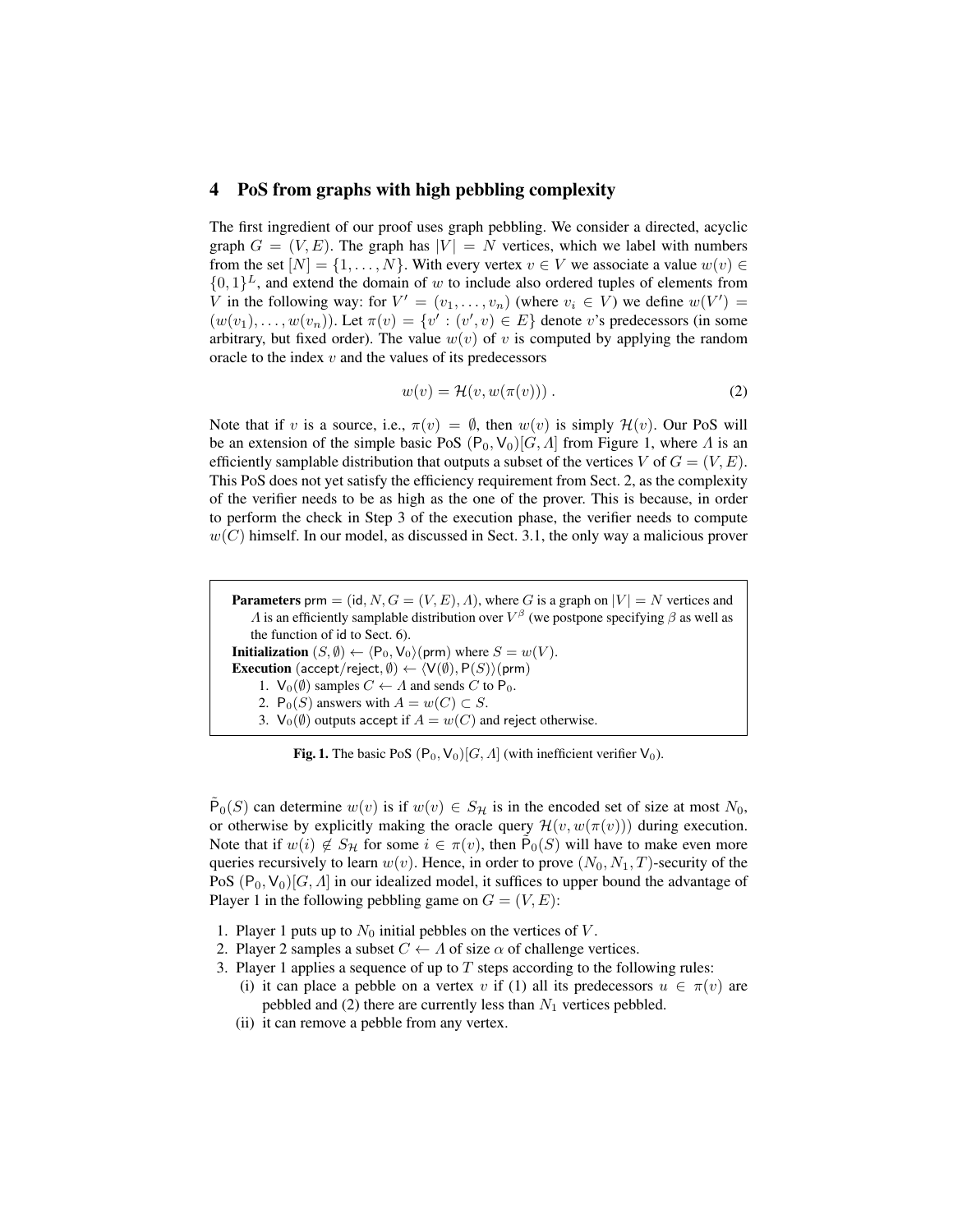4. Player 1 wins if it places pebbles on all vertices of C.

In the pebbling game above, Step 1 corresponds to a malicious prover  $\tilde{P}_0$  choosing the set  $S_H$ . Step 3 corresponds to  $\tilde{P}_0$  computing values according to the rules in Eq. (2), while obeying the  $N_1$  total storage bound. Putting a pebble corresponds to invoking  $y = H(x)$  and storing the value y. Removing a pebble corresponds to deleting some previously computed y.

### 5 Efficient verifiers using hash trees

The PoS described in the previous section does not yet meet our Definition from Sect. 2 as  $V_0$  is not efficient. In this section we describe how to make the verifier efficient, using hash-trees, a standard cryptographic technique introduced by Ralph Merkle [35]

Using hash trees for committing. A hash-tree allows a party P to compute a commitment  $\phi \in \{0,1\}^L$  to N data items  $x_1, \ldots, x_N \in \{0,1\}^L$  using  $N-1$  invocations of a hash function  $\mathcal{H}: \{0,1\}^* \to \{0,1\}^L$ . Later, P can prove to a party holding  $\phi$  what the value of any  $x_i$  is, by sending only  $L \log N$  bits. For example, for  $N = 8$ , P commits to  $x_1, \ldots, x_N$  by hashing the  $x_i$ 's in a tree like structure as

$$
\phi = \mathcal{H}(\mathcal{H}(\mathcal{H}(x_1,x_2),\mathcal{H}(x_3,x_4)),\mathcal{H}(\mathcal{H}(x_5,x_6),\mathcal{H}(x_7,x_8)))
$$

We will denote with  $\mathcal{T}^{\mathcal{H}}(x_1,\ldots,x_N)$  the  $2N-1$  values of all the nodes (including the N leaves  $x_i$  and the root  $\phi$ ) of the hash-tree, e.g., for  $N = 8$ , where we define  $x_{ab} = \mathcal{H}(x_a, x_b)$ 

$$
\mathcal{T}^{\mathcal{H}}(x_1,\ldots,x_8)=\{x_1,\ldots,x_8,x_{12},x_{34},x_{56},x_{78},x_{1234},x_{5678},\phi=x_{12345678}\}\
$$

The prover P, in order to later efficiently open any  $x_i$ , will store all  $2N - 1$  values  $\mathcal{T} = \mathcal{T}^{\mathcal{H}}(x_1, \dots, x_N)$ , but only send the single root element  $\phi$  to a verifier V. Later P can "open" any value  $x_i$  to V by sending  $x_i$  and the  $\log N$  values, which correspond to the siblings of the nodes that lie on the path from  $x_i$  to  $\phi$ , e.g., to open  $x_3$  P sends  $x_3$ and open $(\mathcal{T}, 3) = (x_{12}, x_4, x_{5678})$  and the prover checks if

$$
\mathsf{vrfy}(\phi, 3, x_3, (x_{12}, x_4, x_{5678})) = \left(\mathcal{H}(x_{12}, \mathcal{H}(x_3, x_4)), x_{56789}) \stackrel{?}{=} \phi\right)
$$

As indicated above, we denote with open $(\mathcal{T}, i) \subset \mathcal{T}$  the log N values P must send to V in order to open  $x_i$ , and denote with  $\mathsf{vrfy}(\phi, i, x_i, o) \to \{\textsf{accept}, \textsf{reject}\}\$  the above verification procedure. This scheme is correct, i.e., for  $\phi$ ,  $\mathcal T$  computed as above and any  $i \in [N],$  vrfy $(\phi, i, x_i, \mathsf{open}(\mathcal{T}, i)) = \mathsf{accept}.$ 

The security property provided by a hash-tree states that it is hard to open any committed value in more than one possible way. This "binding" property can be reduced to the collision resistance of H: from any  $\phi$ , i,  $(x, o)$ ,  $(x', o')$ ,  $x \neq x'$  where  $\text{vrfy}(\phi, i, x, o) = \text{vrfy}(\phi, i, x', o') = \text{accept}, \text{ one can efficiently extract a collision}$  $z \neq z'$ ,  $\mathcal{H}(z) = \mathcal{H}(z')$  for  $\mathcal{H}$ .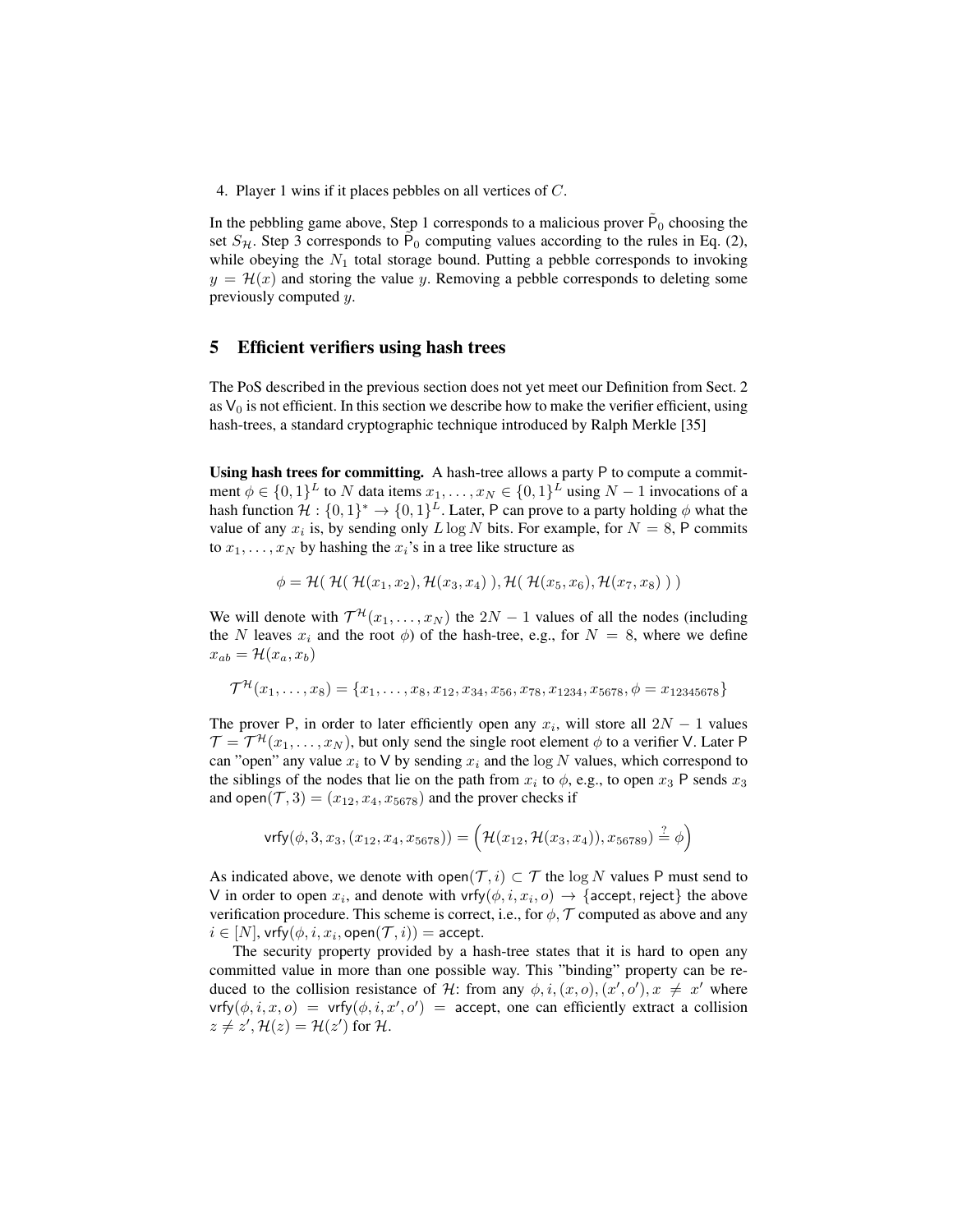We add an initialization phase to the graph based PoS from Figure 1, where the prover P(prm) commits to  $x_1 = w(v_1), \ldots, x_N = w(v_N)$  by computing a hash tree  $\mathcal{T} = \mathcal{T}^{\mathcal{H}}(x_1, \dots, x_N)$  and sending its root  $\phi$  to V. In the execution phase, the prover must then answer a challenge c not only with the value  $x_c = w(c)$ , but also open c by sending  $(x_c, \text{open}(\mathcal{T}, c))$  which P can do without any queries to H as it stored T.

If a cheating prover  $\tilde{P}$ (prm) sends a correctly computed  $\phi$  during the initialization phase, then during execution  $\tilde{P}(\text{prm}, S)$  can only make  $V(\text{prm}, \phi)$  accept by either answering each challenge c with the correct value  $w(c)$ , or by breaking the binding property of the hash-tree (and thus the collision resistance of the underlying hash-function).

We are left with the challenge to deal with a prover who might cheat and send a wrongly computed  $\ddot{\Phi} \neq \phi$  during initialization. Some simple solutions are

- Have V compute  $\phi$  herself. This is not possible as we want V's complexity to be only polylog in N.
- Let P prove, using a proof system like computationally sound (CS) proofs [36] or universal arguments [7], that  $\phi$  was computed correctly. Although these proof systems do have polylogarithmic complexity for the verifier, and thus formally would meet our efficiency requirement, they rely on the PCP theorem and thus are not really practical.

**Dealing with wrong commitments.** Unless  $\tilde{P}$  breaks the collision resistance of  $H$ , no matter what commitment  $\tilde{\Phi}$  the prover P sends to V, he can later only open it to some fixed N values which we will denote  $\tilde{x}_1, \ldots, \tilde{x}_N$ .<sup>15</sup> We say that  $\tilde{x}_i$  is consistent if

$$
\tilde{x}_i = \mathcal{H}(i, \tilde{x}_{i_1}, \dots, \tilde{x}_{i_d}) \text{ where } \pi(i) = \{i_1, \dots, i_d\}
$$
\n(3)

Note that if *all*  $\tilde{x}_i$  are consistent, then  $\tilde{\Phi} = \phi$ . We add a second initialization phase to the PoS, where V will check the consistency of  $\alpha$  random  $\tilde{x}_i$ 's. This can be done by having  $\tilde{P}$  open  $\tilde{x}_i$  and  $\tilde{x}_j$  for all  $j \in \pi(i)$ . If  $\tilde{P}$  passes this check, we can be sure that with high probability a large fraction of the  $\tilde{x}_i$ 's is consistent. More concretely, if the number of challenge vertices is  $\alpha = \varepsilon t$  for some  $\varepsilon > 0$ , then P will fail the check with probability  $1 - 2^{-\Theta(t)}$  if more than an  $\varepsilon$ -fraction of the  $\tilde{x}_i$ 's are inconsistent.

A cheating P might still pass this phase with high probability with an  $\tilde{\Phi}$  where only  $1 - \varepsilon$  fraction of the  $\tilde{x}_i$  are consistent for some sufficiently small  $\varepsilon > 0$ . As the inconsistent  $\tilde{x}_i$  are not outputs of  $H$ ,  $\tilde{P}$  can chose their value arbitrarily, e.g., all being  $0^L$ . Now  $\tilde{P}$  does not have to store this  $\varepsilon N$  inconsistent values  $\tilde{x}_j$  while still knowing them.

In our idealized model as discussed in Sect. 3.1, one can show that this is already all the advantage P gets. We can model an  $\epsilon N$  fraction of inconsistent  $\tilde{x}_i$ 's by slightly augmenting the pebbling game from Sect. 4. Let the pebbles from the original game be *white* pebbles. We now additionally allow player 1 to put  $\epsilon N$  *red* pebbles (apart from the  $N_0$  white pebbles) on V during step 1. These red pebbles correspond to inconsistent values. The remaining game remains the same, except that player 1 is never allowed to remove red pebbles.

<sup>&</sup>lt;sup>15</sup> Potentially,  $\tilde{P}$  cannot open some values at all, but wlog. we assume that it can open every value in exactly one way.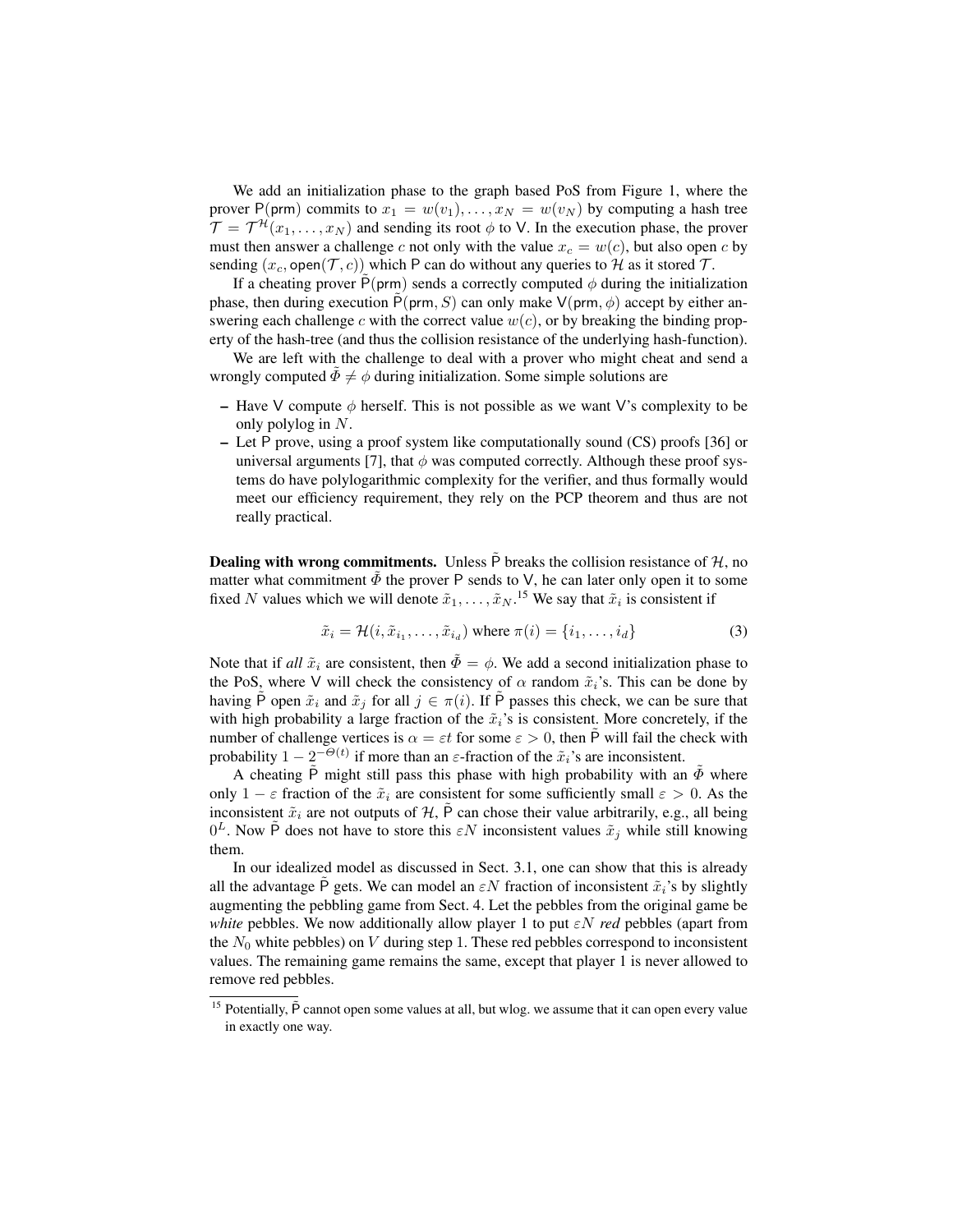We observe that being allowed to initially put an additional  $\epsilon N$  red pebbles is no more useful than getting an additional  $\epsilon N$  white pebbles (as white pebbles are strictly more useful because, unlike red pebbles, they later can be removed.) Translated back to our PoS, in order prove  $(N_0, N_1, T)$ -security of our PoS allowing up to  $\epsilon N$  inconsistent values, it suffices to prove  $(N_0 - \varepsilon N, N_1 - \varepsilon N, T)$ -security of the PoS, assuming that the initial commitment is computed honestly, and there are no inconsistent values (and thus no red pebbles in the corresponding game).

### 6 Our Main Construction

Below we formally define our PoS  $(P, V)$ . The common input to P, V are the parameters prm = (id, 2N,  $\gamma$ , G, A), which contain the identifier id  $\in \{0,1\}^*$ , a storage bound  $2N \in \mathbb{N}$  (i.e.,  $2NL$  bits),<sup>16</sup> a statistical security parameter  $\gamma$ , the description of a graph  $G(V, E)$  on  $|V| = N$  vertices and an efficiently samplable distribution  $\Lambda$  which outputs some "challenge" set  $C \subset V$  of size  $\alpha = \alpha(\gamma, N)$ .

Below H denotes a hash function, that depends on id: given a hash function  $\mathcal{H}'(.)$ (which we will model as a random oracle in the security proof), throughout we let  $\mathcal{H}(.)$ denote  $\mathcal{H}'(id, .)$ . The reason for this is simply so we can assume that the random oracles  $\mathcal{H}'$ (id, .) and  $\mathcal{H}'$ (id', .) used in PoS with different identifiers id  $\neq$  id' are independent, and thus anything stored for the PoS with identifier id is useless to answer challenges in a PoS with different identifier id'.

## **Initialization** ( $\Phi$ , S)  $\leftarrow \langle V, P \rangle$ (prm):

- 1. P sends V a commitment  $\phi$  to  $w(V)$ 
	- P computes the values  $x_i = w(i)$  for all  $i \in V$  as in Eq. (2).
	- $\vdash$  P's output is a hash-tree  $S = \mathcal{T}^{\mathcal{H}}(x_1, \ldots, x_N)$ , which requires  $|S|$  =  $(2N - 1)L$  bits) as described in Sect. 5.
	- P sends the root  $\phi \in S$  to V.
	- 2. P proves consistency of  $\phi$  for  $\alpha = \alpha(\gamma, N)$  random values
		- V picks a set of challenges  $C \leftarrow A$  where the size of C is  $\alpha$  and sends  $C$  to P.
		- For all  $c \in C$ , P opens the value corresponding to c and all its predecessors to V by sending, for all  $c \in C$

$$
\{(x_i, \text{open}(S, i)) : i \in \{c, \pi(c)\}\}
$$

– V verifies that P sends all the required openings, and they are consistent, i.e., for all  $c \in C$  the opened values  $\tilde{x}_c$  and  $\tilde{x}_i, i \in \pi(c) =$  $(i_1, \ldots, i_d)$  must satisfy  $\tilde{x}_c = \mathcal{H}(c, \tilde{x}_{i_1}, \ldots, \tilde{x}_{i_d})$ , and the verification of the opened commitments passes. If either check fails, V outputs  $\Phi = \perp$  and aborts. Otherwise, V outputs  $\Phi = \phi$ , and the initialization phase is over.

<sup>&</sup>lt;sup>16</sup> We set the bound to 2N, so if we let N denote the number of vertices in the underlying graph, we must store  $2N - 1$  values of the hash-tree.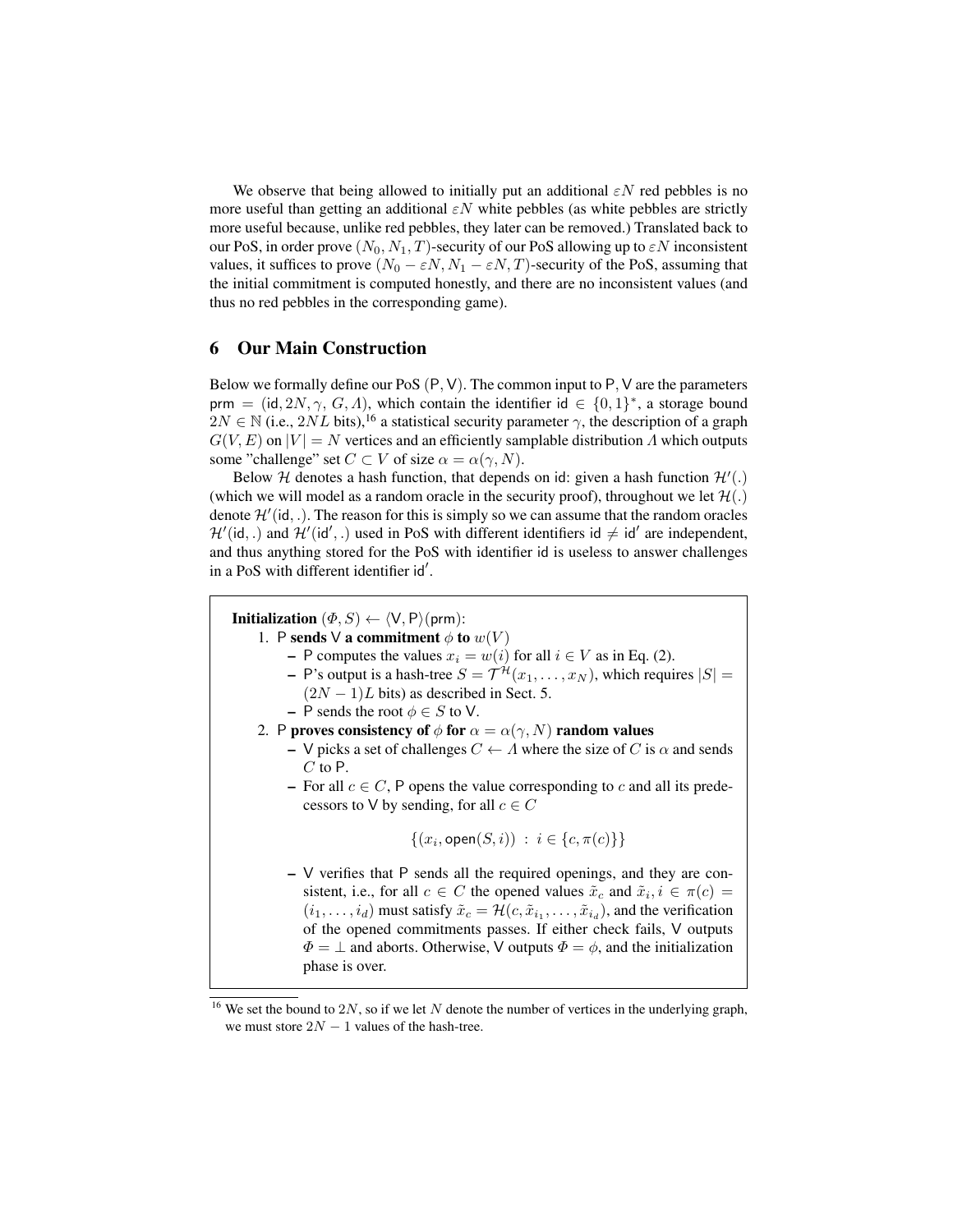**Execution** (accept/reject,  $\emptyset$ )  $\leftarrow \langle V(\Phi), P(S) \rangle$ (prm):

- P proves it stores the committed values by opening a random  $\beta = \Theta(\gamma)$ subset of them
	- V picks a challenge set *C* ⊂ *V* of size  $|C| = \beta$  at random, and sends *C* to P.
	- P answers with  $\{o_c = (x_c, \text{open}(S, c)) : c \in C\}.$
	- $-$  V checks for every  $c\in C$  if vrfy $(\varPhi,c,o_c)\stackrel{?}{=}$  accept. V outputs accept if this is the case and reject otherwise.

#### 6.1 Constructions of the graphs

We consider the following pebbling game, between a player and a challenger, for a directed acyclic graph  $G = (V, E)$  and a distribution  $\lambda$  over V.

- 1. Player puts initial pebbles on some subset  $U \subseteq V$  of vertices.
- 2. Challenger samples a "challenge vertex"  $c \in V$  according to  $\lambda$ .
- 3. Player applies a sequence of steps according to the following rules:
	- (i) it can place a pebble on a vertex v if all its predecessors  $u \in \pi(v)$  are pebbled.
	- (ii) it can remove a pebble from any vertex.
- 4. Player wins if it places a pebble on c.

Let  $S_0 = |U|$  be the number of initial pebbles,  $S_1$  be the total number of used pebbles (or equivalently, the maximum number of pebbles that are present in the graph at any time instance, including initialization), and let  $T$  be the number of pebbling steps given in 3i). The definition implies that  $S_1 \geq S_0$  and  $T \geq S_1 - S_0$ . Note, with  $S_0 = |V|$ pebbles the player can always achieve time  $T = 0$ : it can just place initial pebbles on  $\boldsymbol{V}.$ 

**Definition 1.** *Consider functions*  $f = f(N, S_0)$  *and*  $g = g(N, S_0, S_1)$ *. A family of graphs*  $\{G_N = (V_N, E_N) \mid |V_N| = N \in \mathbb{N}\}\$  *is said to have* pebbling complexity  $\Omega(f,g)$  *if there exist constants*  $c_1, c_2, \delta > 0$  *and distributions*  $\lambda_N$  *over*  $V_N$  *such that for any player that wins the pebbling game on*  $(G_N, \lambda_N)$  *(as described above) with probability 1 it holds that*

$$
\Pr[\ S_1 \ge c_1 f(N, S_0) \ \land \ T \ge c_2 g(N, S_0, S_1)] \ge \delta \tag{4}
$$

Let  $\mathcal{G}(N, d)$  be the set of directed acyclic graphs  $G = (V, E)$  with  $|V| = N$  vertices and the maximum in-degree at most  $d$ . We now state our two main pebbling theorems:

**Theorem 1.** *There exists an explicit family of graphs*  $G_N \in \mathcal{G}(N, 2)$  *with pebbling complexity*

$$
\Omega(N/\log N, 0) \tag{5}
$$

In the next theorem we use the *Iverson bracket* notation:  $[\phi] = 1$  if statement  $\phi$  is true, and  $[\phi] = 0$  otherwise.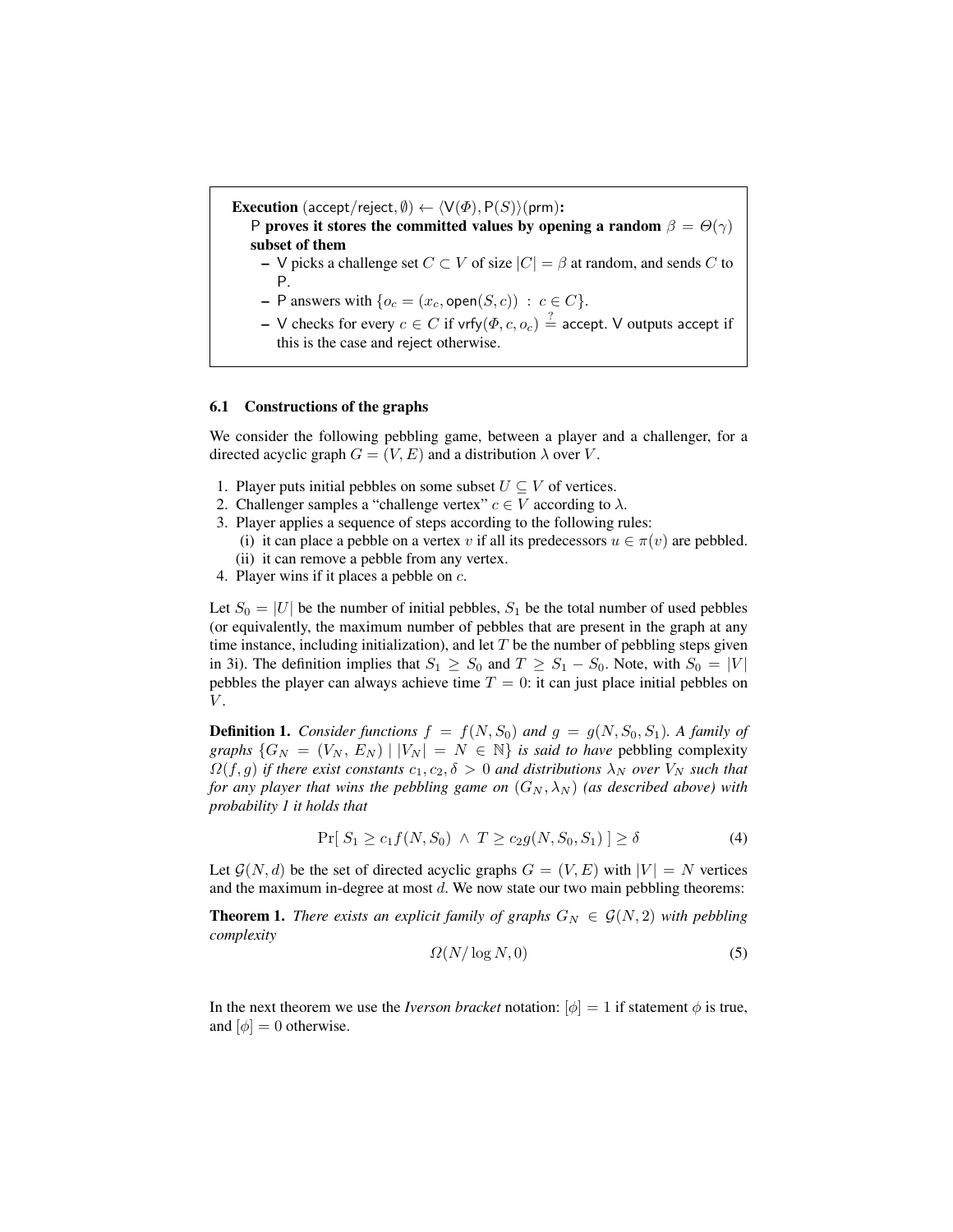**Theorem 2.** *There exists a family of graphs*  $G_N \in \mathcal{G}(N, O(\log \log N))$  *with pebbling complexity*

$$
\Omega(0, [S_0 < \tau N] \cdot \max\{N, N^2 / S_1\})
$$
\n(6)

*for some constant*  $\tau \in (0, 1)$ *. It can be constructed by a randomized algorithm with a polynomial expected running time that produces the desired graph with probability at*  $least 1-2^{-\Theta(N/\log N)}.$ 

Complete proofs of these theorems are given in the full version of this paper [18]; here we give a brief summary of our techniques. For Theorem 1 we use the construction of Paul, Tarjan and Celoni [40], and derive the theorem as a corollary of their Lemma 2. For Theorem 2 we use a new construction which relies on three building blocks: (i) random bipartite graphs  $R_{(m)}^d \in \mathcal{G}(2m,d)$  with m inputs and m outputs; (ii) superconcentrator graphs  $C_{(m)}$  with m inputs and m outputs; (iii) graphs  $D_t = (t, E_t)$  of Erdös, Graham and Szemerédi [21] with *dense long paths*. These are directed acyclic graphs with t vertices and  $\Theta(t \log t)$  edges (of the form  $(i, j)$  with  $i < j$ ) that satisfy the following for some constant  $\eta \in (0,1)$  and a sufficiently large t: for any subset  $X \subseteq [t]$  of size at most  $\eta t$  graph  $D_t$  contains a path of length at least  $\eta t$  that avoids X. We show that family  $D_t$  can be chosen so that the maximum in-degree is  $\Theta(\log t)$ . The main component of our construction is graph  $\tilde{G}^d_{(m,t)}$  defined as follows:

- Add *mt* nodes  $\tilde{V} = V_1 \cup ... \cup V_t$  to  $\tilde{G}^d_{(m,t)}$  where  $|V_1| = ... = |V_t| = m$ . This will be the set of challenges.
- For each edge  $(i, j)$  of graph  $D_t$  add a copy of graph  $R_{(m)}^d$  from  $V_i$  to  $V_j$ , i.e. identify the inputs of  $R_{(m)}^d$  with nodes in  $V_i$  (using an arbitrary permutation) and the outputs of  $R_{(m)}^d$  with nodes in  $V_j$  (again, using an arbitrary permutation).

We set  $d = \Theta(1)$ ,  $t = \Theta(\log N)$  and  $m = \Theta(N/t)$  (with specific constants), then  $\tilde{G}^d_{(m,t)} \in \mathcal{G}(mt, O(\log \log N)).$ 

Note that a somewhat similar graph was used by Dwork, Naor and Wee [17]. They connect bipartite graphs  $R_{(m)}^d$  consecutively, i.e. instead of graph  $D_t$  they use a chain graph with t nodes. Dwork et al. give an intuitive argument that removing at most  $\tau m$ nodes from each layer  $V_1, \ldots, V_t$  (for some constant  $\tau < 1$ ) always leaves a graph which is "well-connected": informally speaking, many nodes of  $V_1$  are still connected to many nodes of  $V_t$ . (We give a formal treatment of their argument in the full version of this paper [18].) However, this does not hold if more than  $m = \Theta(N/\log N)$  nodes are allowed to be removed: by placing initial pebbles on, say, the middle layer  $V_{t/2}$  one can completely disconnect  $V_1$  from  $V_t$ .

In contrast, in our construction removing any  $\tau' N$  nodes still leaves a graph which is "well-connected". Our argument is as follows. If constant  $\tau'$  is sufficiently small then there can be at most  $\eta t$  layers with more than  $\tau m$  initial pebbles (for a given constant  $\tau$  < 1). By the property of  $D_t$ , there exists a sufficiently long path P in  $D_t$  that avoids those layers. We can thus use the argument above for the subgraph corresponding to P. We split  $P$  into three parts of equal size, and show that many nodes in the first part are connected to many nodes in the third part.

In this way we prove that graphs  $\tilde{G}^d_{(m,t)}$  have pebbling complexity  $\Omega(0, [S_0 \lt \mathcal{S}_0])$  $\tau N$ ] · N). To get complexity  $\Omega(0, [S_0 < \tau N] \cdot \max\{N, N^2/S_1\})$ , we add mt extra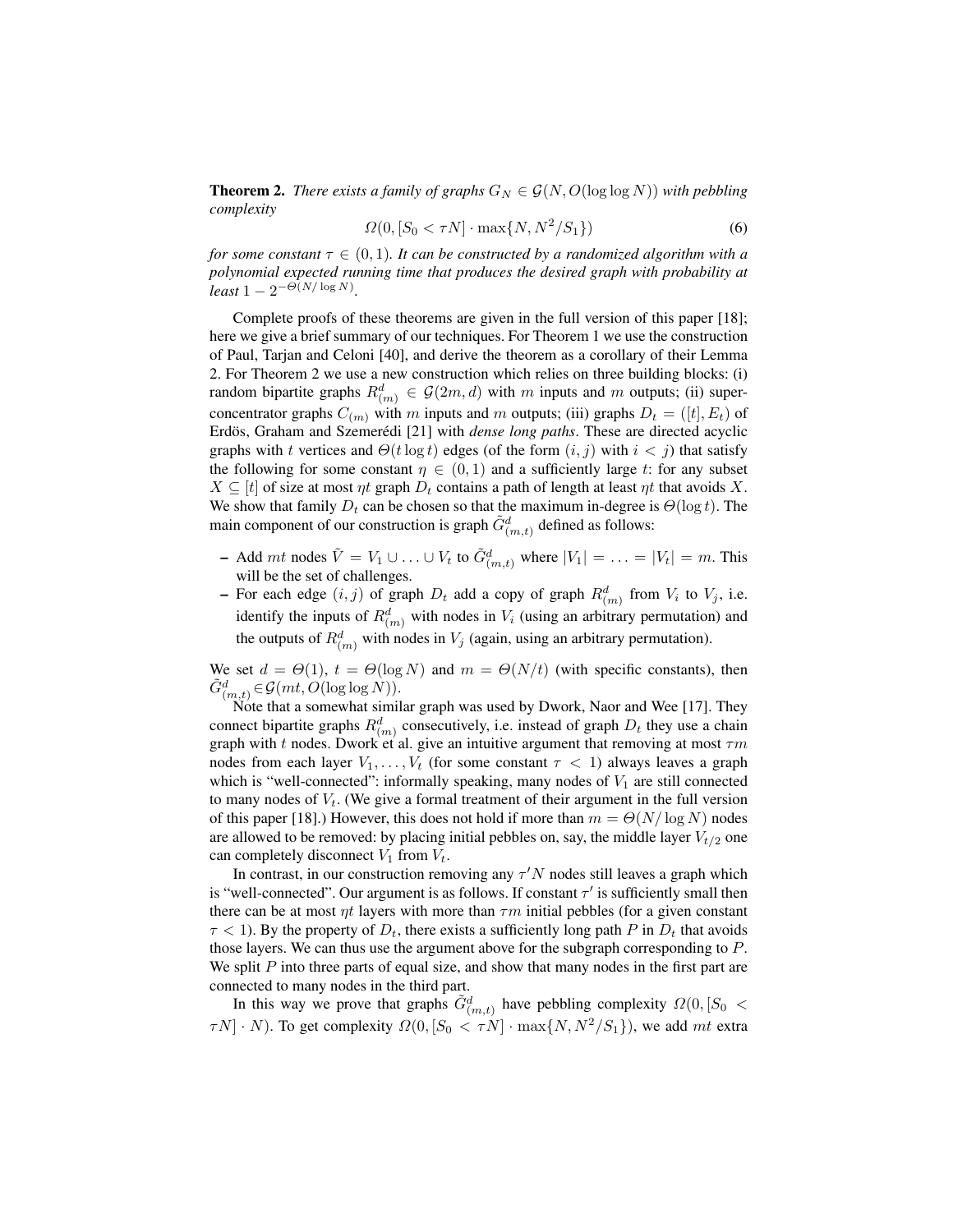nodes  $V_0$  and a copy of superconcentrator  $C_{(mt)}$  from  $V_0$  to  $\tilde{V}$ . We then use a standard "basic lower bound argument" for superconcentrators [33].

*Remark 1.* As shown in [28], any graph  $G \in \mathcal{G}(N, O(1))$  can be entirely pebbled using  $S_1 = O(N/\log N)$  pebbles (without any initial pebbles). This implies that expression  $N/\log N$  in Theorem 1 cannot be improved upon. Note, this still leaves the possibility of a graph that can be pebbled using  $O(N/\log N)$  pebbles only with a large time T (e.g. superpolynomial in  $N$ ). Examples of such graph for a non-interactive version of the pebble game can be found in [33]. Results stated in [33], however, do not immediately imply a similar bound for our interactive game.

#### 6.2 Putting things together

Combining the results and definitions from the previous sections, we can now state our main theorem.

**Theorem 3.** In the model from Sect. 3.1, for constants  $c_i > 0$ , the PoS from Sect. 6 *instantiated with the graphs from Theorem 1 is a*

$$
(c_1(N/\log N), c_2(N/\log N), \infty) \text{ -}secure PoS . \tag{7}
$$

*Instantiated with the graphs from Theorem 2 it is a*

$$
(c_3N, \infty, c_4N)\text{-}secure PoS .\tag{8}
$$

*Efficiency, measured as outlined in Sect. 3.2, is summarized in the table below where*  $\gamma$ *is the statistical security parameter*

|                                                                                                             | communication        | <i>computation</i> P | <i>computation</i> V |
|-------------------------------------------------------------------------------------------------------------|----------------------|----------------------|----------------------|
| $ PoSEq. (7)$ Initialization                                                                                | $O(\gamma \log^2 N)$ | 4 N                  | $O(\gamma \log^2 N)$ |
| $PoS$ Eq. (7) Execution                                                                                     | $O(\gamma \log N)$   |                      | $O(\gamma \log N)$   |
| PoS Eq. (8) Initialization $O(\gamma \log N \log \log N)$ $O(N \log \log N)$ $O(\gamma \log N \log \log N)$ |                      |                      |                      |
| PoSEq. (8) Execution                                                                                        | $O(\gamma \log N)$   |                      | $O(\gamma \log N)$   |

Eq. (8) means that a successful cheating prover must either store a file of size  $\Omega(N)$ (in L bit blocks) after initialization, or make  $\Omega(N)$  invocations to the RO. Eq. (7) gives a weaker  $\Omega(N/\log N)$  bound, but forces a potential adversary not storing that much after initialization, to use at least  $\Omega(N/\log N)$  storage during the execution phase, no matter how much time he is willing to invest. This PoS could be interesting in contexts where one wants to be sure that one talks with a prover who has access to significant memory during execution.

Below we explain how security and efficiency claims in the theorem were derived. We start by analyzing the basic (inefficient verifier) PoS  $(P_0, V_0)[G, \Lambda]$  from Figure 1 if instantiated with the graphs from Theorem 1 and 2.

**Proposition 1.** *For some constants*  $c_i > 0$ , if  $G_N$  *has pebbling complexity*  $\Omega(f(N), 0)$ *according to Definition 1, then the basic PoS*  $(P_0, V_0 | G_N, \Lambda_N]$  *as illustrated in Figure 1, where the distribution*  $\Lambda_N$  *samples*  $\Theta(\gamma)$  *(for a statistical security parameter*  $\gamma$ *) vertices according to the distribution*  $\lambda_N$  *from Def. 1, is* 

$$
(S_0, c_1 f(N), \infty) \text{-}secure (for any S_0 \le c_1 f(N))
$$
\n<sup>(9)</sup>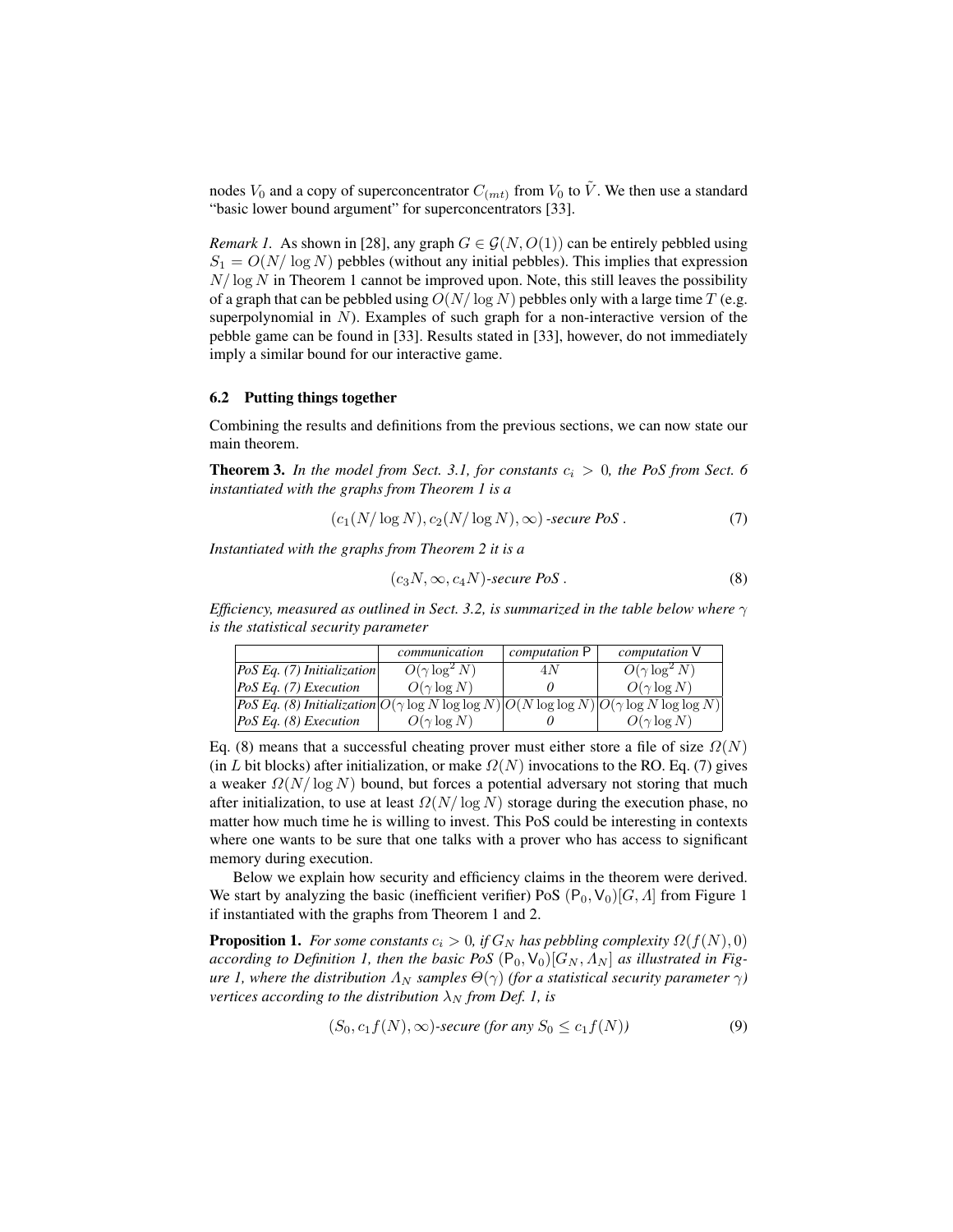*If*  $G_N$  *has pebbling complexity*  $(0, g(N, S_0, S_1))$ *, then for any*  $S_0$ ,  $S_1$  *the PoS*  $(P_0, V_0)[G_N, A_N]$  *is* 

$$
(S_0, S_1, c_2g(N, S_0, S_1)) \text{-}secure. \tag{10}
$$

*Above, secure means secure in the model from Sect. 3.1.*

(The proof of appears in the full version [18].) Instantiating the above proposition with the graphs  $G_N$  from Theorem 1 and 2, we can conclude that the simple (inefficient verifier) PoS  $(P_0, V_0)[G_N, \Lambda_N]$  is

$$
(c_1N/\log N, c_2N/\log N, \infty) \quad \text{and} \quad (S_0, S_1, c_3 \cdot [S_0 \le \tau N] \cdot \max\{N, N^2/S_1\})
$$
\n(11)

secure, respectively (for constants  $c_i > 0$ ,  $0 < \tau < 1$  and  $[S_0 < \tau N] = 1$  if  $S_0 \le \tau N$ and 0 otherwise). If we set  $S_0 = \lfloor \tau N \rfloor = c_4N$ , the right side of Eq. (11) becomes  $(c_4N, S_1, c_3 \cdot \max\{N, N^2/S_1\})$  and further setting  $S_1 = \infty$   $(c_4N, \infty, c_3N)$  As explained in Sect. 5, we can make the verifier  $V_0$  efficient during initialization, by giving up on  $\epsilon N$  in the storage bound. We can choose  $\epsilon$  ourselves, but must check  $\Theta(\gamma/\epsilon)$ values for consistency during initialization (for a statistical security parameter  $\gamma$ ). For our first PoS, we set  $\varepsilon = \frac{c_1}{2 \log N}$  and get with  $c_5 = c_1/2$  using  $c_2 \ge c_1$ 

$$
(\underbrace{c_1 \cdot N / \log N - \varepsilon \cdot N}_{\text{=} c_5 N / \log N}, \underbrace{c_2 \cdot N / \log N - \varepsilon \cdot N}_{\geq c_5 N / \log N}, \infty)
$$

security as claimed in Eq. (7). For the second PoS, we set  $\varepsilon = \frac{c_4}{2}$  which gives with  $c_6 = c_4/2$ 

$$
(\underbrace{c_4N-\varepsilon N}_{\geq c_6N},\infty-\varepsilon N,c_3N)
$$

security, as claimed in Eq. (8). Also, note that the PoS described above are PoS as defined in Sect. 6 if instantiated with the graphs from Theorem 1 and 2, respectively.

*Efficiency of the PoS Eq. (7).* We analyze the efficiency of our PoS, measuring time and storage complexity as outlined in Sect. 3.2. Consider the  $(c_1N/\log N, c_2N/\log N, \infty)$ secure construction from Eq. (7). In the first phase of the initialization, P needs roughly  $4N = \Theta(N)$  computation: using that the underlying graph has max in-degree 2, computing  $w(V)$  according to Eq. (2) requires N hashes on inputs of length at most  $2L +$  $\log N \leq 3L$ , and P makes an additional  $N-1$  hashes on inputs of length 2L to compute the hash-tree. The communication and V's computation in the first phase of initialization is  $\Theta(1)$  (as V just receives the root  $\phi \in \{0,1\}^L$ ).

During the 2nd phase of the initialization, V will challenge P on  $\alpha$  (to be determined) vertices to make sure that with probability  $1 - 2^{-\Theta(\gamma)}$ , at most an  $\varepsilon =$  $\Theta(1/\log N)$  fraction of the  $\hat{x}_i$  are inconsistent. As discussed above, for this we have to set  $\alpha = \Theta(\gamma \log N)$ . Because this PoS is based on a graph with degree 2 (cf. Theorem 1), to check consistency of a  $\hat{x}_i$  one just has to open 3 values. Opening the values requires to send  $\log N$  values (and the verifier to compute that many hashes). This adds up to an  $O(\gamma \log^2 N)$  communication complexity during initialization, V's computation is of the same order.

During execution, P opens  $\phi$  on  $\Theta(\gamma)$  positions, which requires  $\Theta(\gamma \log N)$  communication (in L bit blocks), and  $\Theta(\gamma \log N)$  computation by V.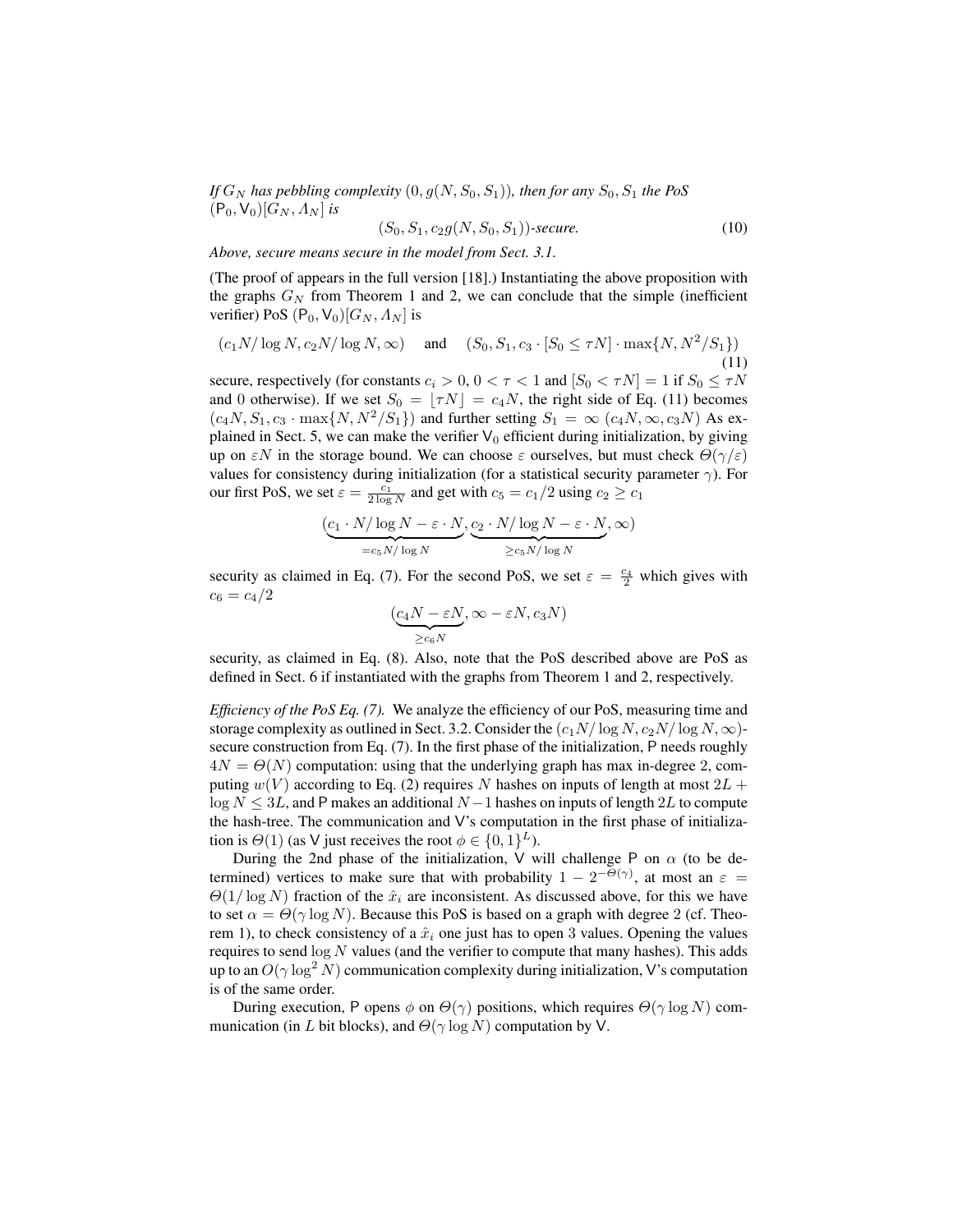*Efficiency of the PoS Eq. (8).* Analyzing the efficiency of the second PoS is analogous to the first. The main difference is that now the underlying graph has larger degree  $O(\log \log N)$  (cf. Thm. 2), and we only need to set  $\varepsilon = \Theta(1)$ .

## References

- 1. Martín Abadi, Michael Burrows, and Ted Wobber. Moderately hard and memory-bound functions. In *NDSS 2003*. The Internet Society, February 2003.
- 2. Joël Alwen and Vladimir Serbinenko. High parallel complexity graphs and memory-hard functions. In *Symposium on Theory of Computing, STOC 2015*, 2015.
- 3. Nate Anderson. Mining Bitcoins takes power, but is it an "environmental disaster"?, April 2013. http://tinyurl.com/cdh95at.
- 4. Giuseppe Ateniese, Ilario Bonacina, Antonio Faonio, and Nicola Galesi. Proofs of space: When space is of the essence. In *Security and Cryptography for Networks - 9th International Conference, SCN 2014, Amalfi, Italy, September 3-5, 2014. Proceedings*, pages 538–557, 2014.
- 5. Giuseppe Ateniese, Randal C. Burns, Reza Curtmola, Joseph Herring, Lea Kissner, Zachary N. J. Peterson, and Dawn Song. Provable data possession at untrusted stores. In Peng Ning, Sabrina De Capitani di Vimercati, and Paul F. Syverson, editors, *ACM CCS 07*, pages 598– 609. ACM Press, October 2007.
- 6. Adam Back. Hashcash. popular proof-of-work system., 1997. http://bitcoin.org/ bitcoin.pdf.
- 7. Boaz Barak and Oded Goldreich. Universal arguments and their applications. *SIAM J. Comput.*, 38(5):1661–1694, 2008.
- 8. Mihir Bellare and Phillip Rogaway. Random oracles are practical: A paradigm for designing efficient protocols. In V. Ashby, editor, *ACM CCS 93*, pages 62–73. ACM Press, November 1993.
- 9. Kevin D. Bowers, Ari Juels, and Alina Oprea. Proofs of retrievability: theory and implementation. In *CCSW*, pages 43–54, 2009.
- 10. Harry Buhrman, Richard Cleve, Michal Koucký, Bruno Loff, and Florian Speelman. Computing with a full memory: catalytic space. In *Symposium on Theory of Computing, STOC 2014, New York, NY, USA, May 31 - June 03, 2014*, pages 857–866, 2014.
- 11. Ran Canetti, Oded Goldreich, and Shai Halevi. The random oracle methodology, revisited (preliminary version). In *30th ACM STOC*, pages 209–218. ACM Press, May 1998.
- 12. Ran Canetti, Shai Halevi, and Michael Steiner. Mitigating dictionary attacks on passwordprotected local storage. In Cynthia Dwork, editor, *CRYPTO 2006*, volume 4117 of *LNCS*, pages 160–179. Springer, August 2006.
- 13. R. Di Pietro, L.V. Mancini, Yee Wei Law, S. Etalle, and P. Havinga. Lkhw: a directed diffusion-based secure multicast scheme for wireless sensor networks. In *Parallel Processing Workshops, 2003. Proceedings. 2003 International Conference on*, pages 397–406, 2003.
- 14. John R. Douceur. The sybil attack. In *IPTPS*, pages 251–260, 2002.
- 15. Cynthia Dwork, Andrew Goldberg, and Moni Naor. On memory-bound functions for fighting spam. In Dan Boneh, editor, *CRYPTO 2003*, volume 2729 of *LNCS*, pages 426–444. Springer, August 2003.
- 16. Cynthia Dwork and Moni Naor. Pricing via processing or combatting junk mail. In Ernest F. Brickell, editor, *CRYPTO'92*, volume 740 of *LNCS*, pages 139–147. Springer, August 1993.
- 17. Cynthia Dwork, Moni Naor, and Hoeteck Wee. Pebbling and proofs of work. In Victor Shoup, editor, *CRYPTO 2005*, volume 3621 of *LNCS*, pages 37–54. Springer, August 2005.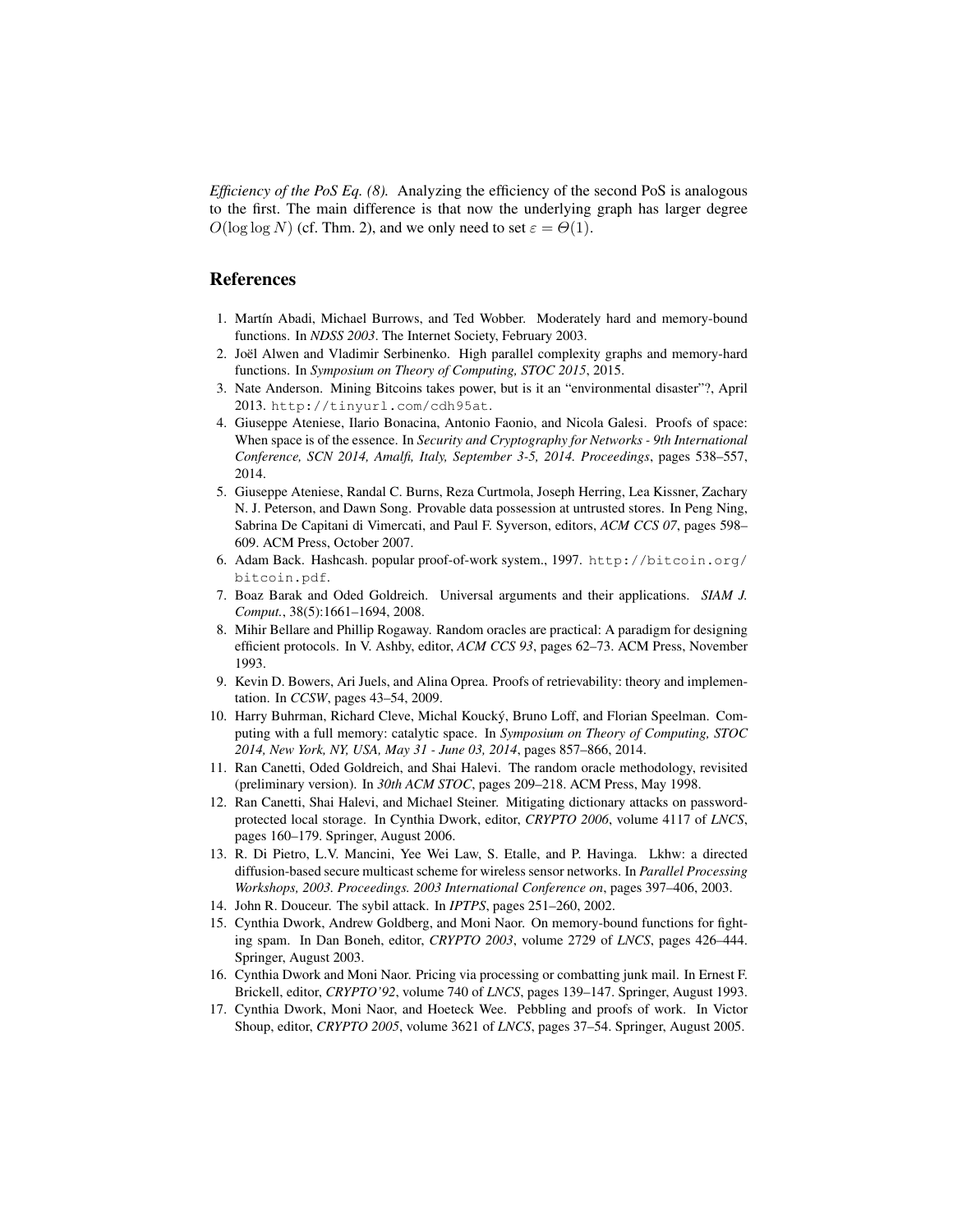- 18. Stefan Dziembowski, Sebastian Faust, Vladimir Kolmogorov, and Krzysztof Pietrzak. Proofs of space. Cryptology ePrint Archive, Report 2013/796, 2013. http://eprint.iacr. org/2013/796.
- 19. Stefan Dziembowski, Tomasz Kazana, and Daniel Wichs. Key-evolution schemes resilient to space-bounded leakage. In *CRYPTO 2011*, LNCS, pages 335–353. Springer, August 2011.
- 20. Stefan Dziembowski, Tomasz Kazana, and Daniel Wichs. One-time computable self-erasing functions. In *TCC 2011*, LNCS, pages 125–143. Springer, 2011.
- 21. Paul Erdös, Ronald L. Graham, and Endre Szemerédi. On sparse graphs with dense long paths. Technical Report STAN-CS-75-504, Stanford University, Computer Science Dept., 1975.
- 22. Matthew K. Franklin and Dahlia Malkhi. Auditable metering with lightweight security. In Rafael Hirschfeld, editor, *FC'97*, volume 1318 of *LNCS*, pages 151–160. Springer, February 1997.
- 23. Shafi Goldwasser and Yael Tauman Kalai. On the (in)security of the Fiat-Shamir paradigm. In *44th FOCS*, pages 102–115. IEEE Computer Society Press, October 2003.
- 24. Philippe Golle, Stanislaw Jarecki, and Ilya Mironov. Cryptographic primitives enforcing communication and storage complexity. In Matt Blaze, editor, *FC 2002*, volume 2357 of *LNCS*, pages 120–135. Springer, March 2002.
- 25. Vanessa Gratzer and David Naccache. Alien vs. quine. *IEEE Security & Privacy*, 5(2):26–31, 2007.
- 26. Iftach Haitner, Jonathan J. Hoch, Omer Reingold, and Gil Segev. Finding collisions in interactive protocols - a tight lower bound on the round complexity of statistically-hiding commitments. In *48th FOCS*, pages 669–679. IEEE Computer Society Press, October 2007.
- 27. Martin E. Hellman. A cryptanalytic time-memory trade-off. *IEEE Transactions on Information Theory*, 26(4):401–406, 1980.
- 28. John Hopcroft, Wolfgang Paul, and Leslie Valiant. On time versus space. *Journal of the ACM*, 24(2):332–337, 1977.
- 29. Markus Jakobsson and Ari Juels. Proofs of work and bread pudding protocols. In Bart Preneel, editor, *Communications and Multimedia Security*, volume 152 of *IFIP Conference Proceedings*, pages 258–272. Kluwer, 1999.
- 30. Ari Juels and John G. Brainard. Client puzzles: A cryptographic countermeasure against connection depletion attacks. In *NDSS'99*. The Internet Society, February 1999.
- 31. Ari Juels and Burton S. Kaliski Jr. Pors: proofs of retrievability for large files. In Peng Ning, Sabrina De Capitani di Vimercati, and Paul F. Syverson, editors, *ACM CCS 07*, pages 584–597. ACM Press, October 2007.
- 32. Nikolaos P. Karvelas and Aggelos Kiayias. Efficient proofs of secure erasure. In *Security and Cryptography for Networks - 9th International Conference, SCN 2014, Amalfi, Italy, September 3-5, 2014. Proceedings*, pages 520–537, 2014.
- 33. Thomas Lengauer and Robert E. Tarjan. Asymptotically tight bounds on time-space tradeoffs in a pebble game. *Journal of the ACM*, 29(4):1087–1130, 1982.
- 34. Ueli M. Maurer, Renato Renner, and Clemens Holenstein. Indifferentiability, impossibility results on reductions, and applications to the random oracle methodology. In Moni Naor, editor, *TCC 2004*, volume 2951 of *LNCS*, pages 21–39. Springer, February 2004.
- 35. R.C. Merkle. Method of providing digital signatures, January 5 1982. US Patent 4,309,569.
- 36. Silvio Micali. Computationally sound proofs. *SIAM J. Comput.*, 30(4):1253–1298, 2000.
- 37. Silvio Micali and Ronald L. Rivest. Micropayments revisited. In Bart Preneel, editor, *CT-RSA 2002*, volume 2271 of *LNCS*, pages 149–163. Springer, February 2002.
- 38. Satoshi Nakamoto. Bitcoin: A peer-to-peer electronic cash system, 2009. http:// bitcoin.org/bitcoin.pdf.